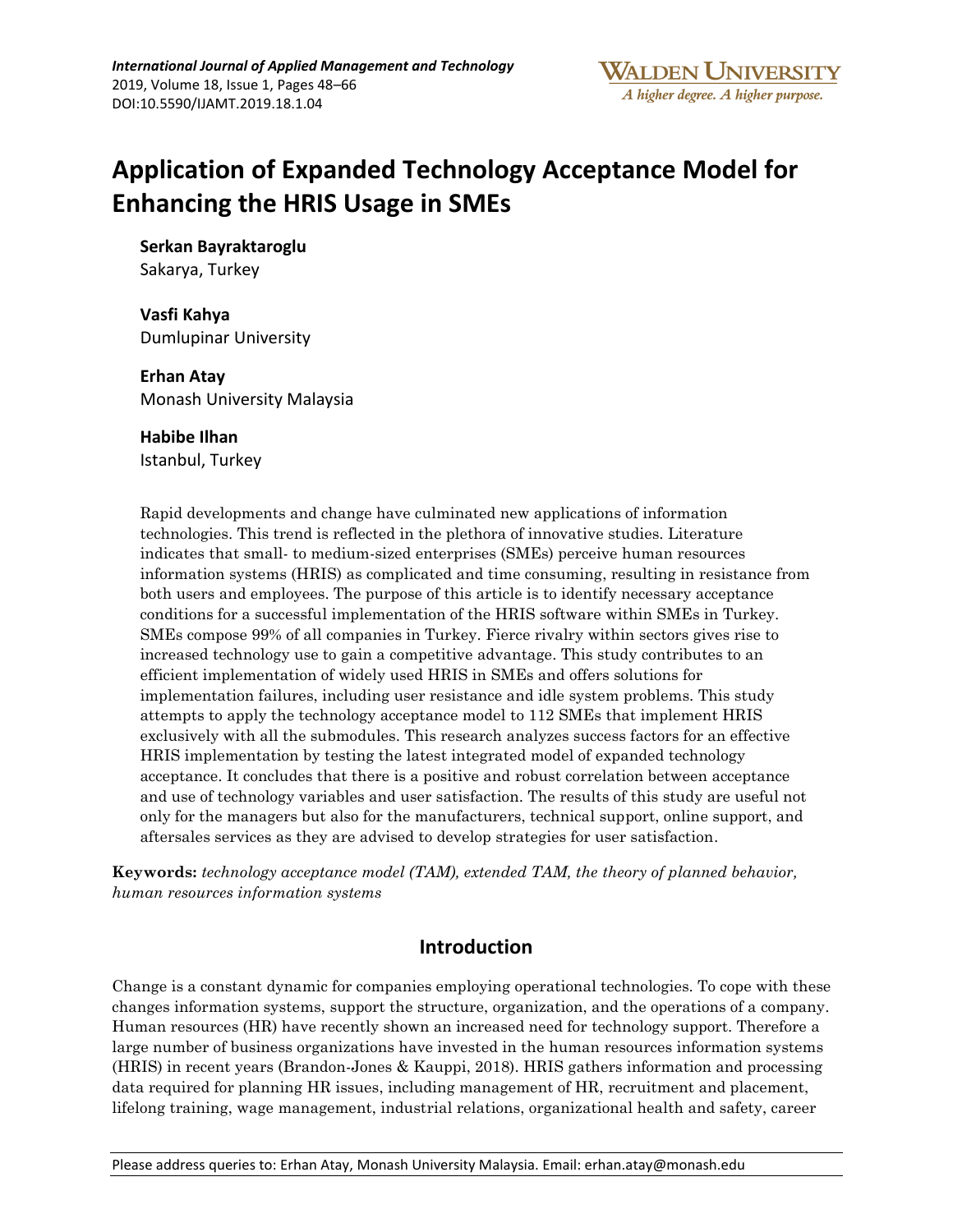planning and development, managing social services, management and organization development, performance management, trade union relations, and transferring information to entities in need of this type of information (Kavanagh & Johnson, 2017).

Storing activities related to HR digitally has many advantages in terms of cost, efficiency, speed, and competitive advantages (Bayraktaroğlu & Atay, 2016). Knowledge management can also be used to acquire, process, codify, store, distribute, and apply knowledge where they are needed (L. Zhang, Wang, Cao, Wang, & Zhao, 2012). It is beneficial for companies that handle a large amount of information to use HRIS, as the support of this system enables companies to control and use the HR data for effective performance outcomes (Bondarouk, Parry, & Furtmueller, 2017; Soja, 2015). The transformational potential lies in the integration of distributed HR information across different units and subsidies. Therefore organizations should map all HR processes as a coherent whole to enable strategic global adoption (Tansley, Newell, & Williams, 2001).

HRIS is the generic name for systems designed and implemented to store, process, and produce data and business reports as a competitive advantage tool (Tansley & Watson, 2000). Due to intense competition within most sectors, companies increased their investments in information technology. However, undeterred by this increase, there has not been enough success to make investments worthwhile, and this has led researchers and executives to focus on acceptance and usage of information system technologies (Hsiao & Yang, 2011, p. 130). Despite some increased usage of the system, the problem of the idle system still exists (Al-Dmour, Love, & Al-Debei, 2016). Low utilization rates of systems obtained by enduring substantial costs and low returns continue to be a productivity paradox (Sablok, Stanton, Bartram, Burgess, & Boyle, 2017). Therefore, it is essential to understand and explain the factors that influence the usage of HRIS in small- to medium-sized enterprises (SMEs), to eventually increase the performance of HR departments and, ultimately, the firms.

The purpose of this study is to identify necessary acceptance conditions for a successful implementation of HRIS software within SMEs in Turkey. This research sheds light on how HRIS users (HR specialists) have perceived the system as well as the degree of acceptance of the system. Additionally, this study identifies possible determinants for technology acceptance providing potential solutions to idle system problems. Enhancing the usage level and quality of HRIS will make a significant contribution to emerging economies worldwide, much like Turkey.

The employed model isolates factors affecting user satisfaction and the usage success of HRIS technology. It has been developed integrating the technology acceptance model (TAM), theory of planned behavior (TPB), and Delone and Mclean's (1992) information systems success model (ISSM). This integrated TAM model proposes to assess different dimensions of technology acceptance behavior within Turkish SMEs. There have been some barriers to technology adoption of the SMEs in Turkey, and these barriers may also be applied to the innovation capacity of the country (Demirbas, 2017). The technology diffusion and adoption problems for companies are related to factors including training and development, the support of the management, competition level, and the sectoral and international integration levels (Gries et al., 2018; Panopoulos et al., 2018). Turkey as a fast-developing country in terms of high-tech adaptation of users and a private sector that almost exclusively consists of SMEs proves to be a good environment for such a model to test.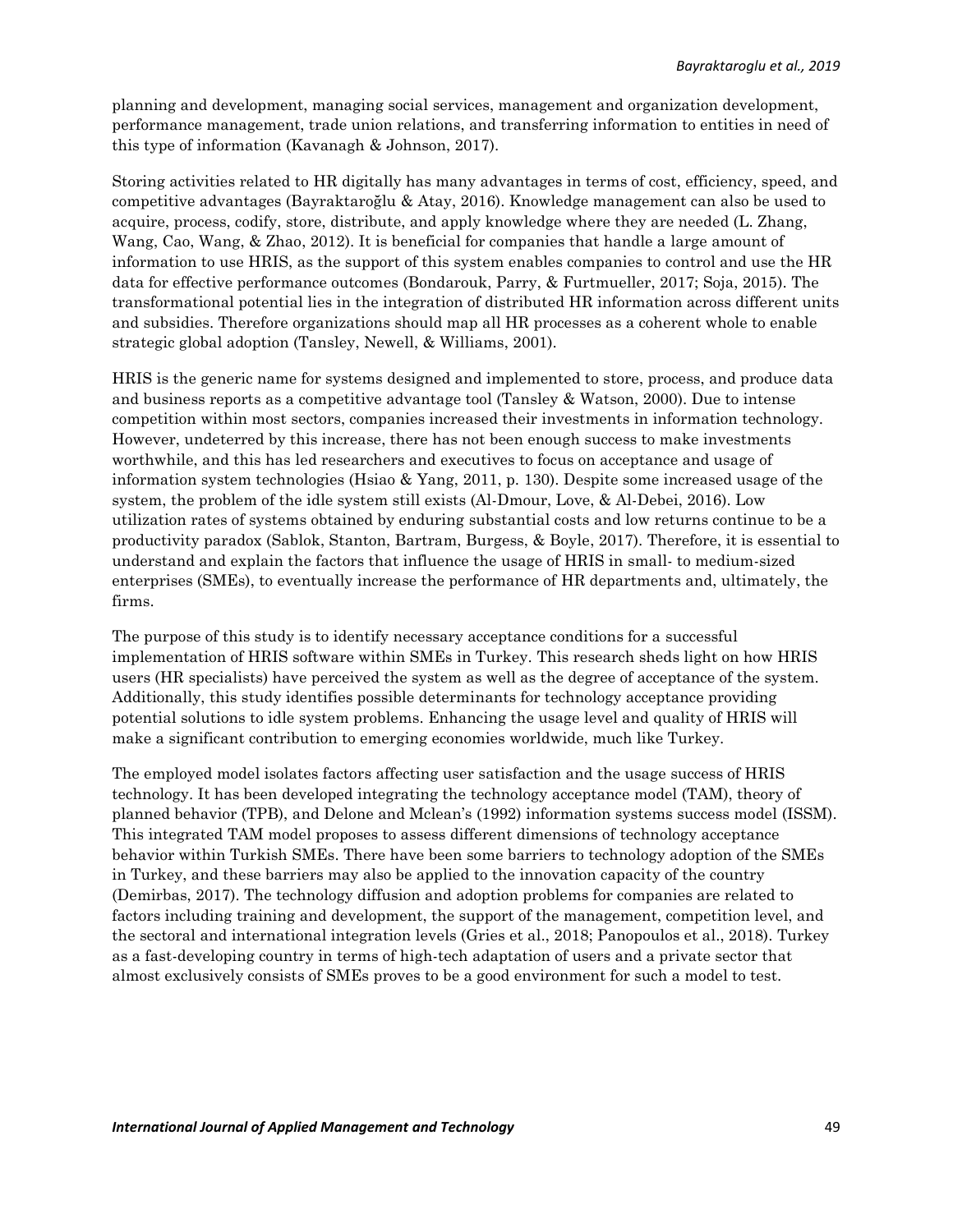## **Literature Review**

This research is framed by the extended TAM, designed by the integration of the original TAM, TPB, and Delone and Mclean's (1992) ISSM. The original TAM has been criticized for lacking human factors that the integrated model attempts to compensate with widely recognized models (Joseph, 2008; Kurt & Tingöy, 2017).

### **Technology Acceptance Model**

The TAM originated from the psychological theory of reasoned action and the TPB. TAM has since evolved to become a fundamental model in understanding the predictors of human behavior toward potential acceptance or rejection of technology (Schepers & Wetzels, 2007). TAM uses Ajzen and Fishbein's (1980) theory of reasoned action as a theoretical basis for explaining the causal relationship between variables (Davis, Bagozzi, & Warshaw, 1989). It was developed explicitly for modeling user acceptance of information systems with the goal of explaining the behavioral intention to use the system (Hsu & Lin, 2008). Variables such as intention, attitude, perceived usefulness, and perceived ease of use have been used as determinants in the model (Y. Lee, Kozar, & Larsen, 2003). Expressions that were used as behavioral determinants in the model have been expressed as perceived ease of use and perceived usefulness. Perceived ease of use refers to the degree to which an individual believes that using a particular system would be free of effort (Verkasalo et al., 2010). On the other hand, perceived usefulness refers to the degree to which an individual believes that using a particular system would enhance job performance (L. S. Huang, Quaddus, Rowe, & Lai, 2011). Furthermore, perceived usefulness has been expressed as positive or negative thoughts in regards to users' increased perceived performance as a result of using technology (Davis, 1989; C. C. Lin, 2013). SMEs emphasize perceived usefulness as a reason for technology adoption (J. Lee, Choi, & Lee, 2015). The notion of ''perceived success'' of enterprise systems for the decision support function is broken down further into four dimensions: decision support for individuals, decision participants working jointly, interrelated decisions, and decisions involving multiple organizations.

In the 1980s, information systems scholars were interested in exploring why individual users rejected or accepted computers as a means of technology (Davis et al., 1989, p. 982). Therefore, it became necessary for researchers to describe why a system was unacceptable and to suggest corrective measures (pp. 985–986).

Application of the TAM framework spans different areas; for example, it has incorporated new technologies into the field of learning and education (Hussain, 2017; Jan & Contreras, 2011; Taherdoost, 2018). The educational system may give an opportunity to a wide range of potential technology users in the process of knowledge transfer and acquisition (Marangunić & Granić, 2015). Among the many others, Park, Lee, and Cheong (2007) tested the application of the original TAM, whereas S. Zhang, Zhao, and Tan (2008) and Cheung and Vogel (2013) used the extended TAM in the context of e-learning. J. H. Huang, Lin, and Chuang (2007) applied the TAM framework to mobile learning. Among the many proposed technology models, TAM is the most widely used theoretical technology model (Al-Rahmi, Alias, Othman, Marin, & Tur, 2018; Razmak & Bélanger, 2018; Ukpabi & Karjaluoto, 2017).

Some authors have argued that significant variables related to both human and social change processes are omitted from this model and should be added (Legris, Ingham, & Collerette, 2003). Chuttur et al. (2009) indicated that although TAM is a highly cited model, there are mixed opinions regarding the theoretical assumptions and practical effectiveness. Furthermore, Turner, Kitchenham, Brereton, Charters, and Budgen (2010) placed the research of TAM in a context of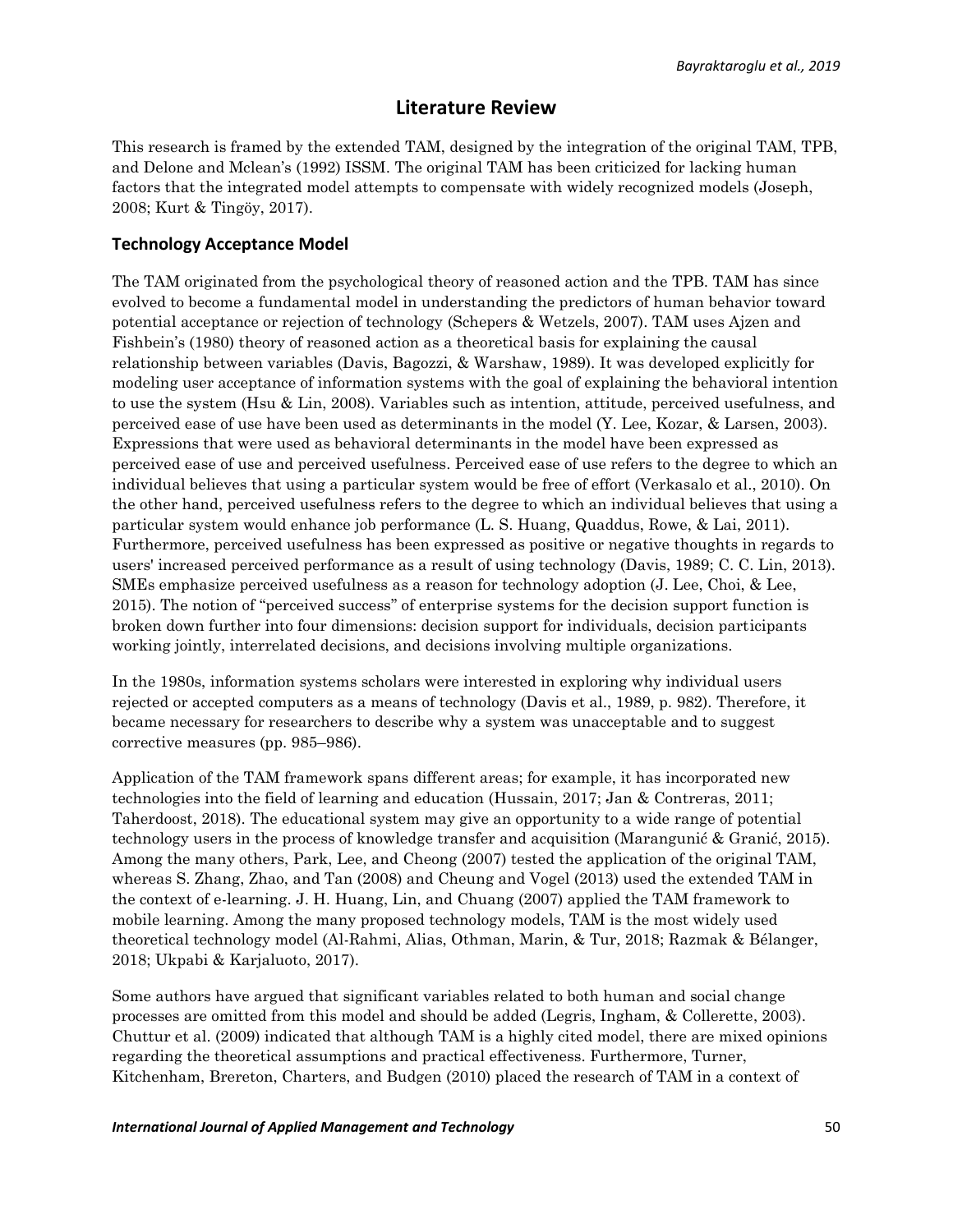predicting technology usage and concluded that care should be taken when using the model outside the context in which it has been validated. Despite continuous progress in revealing new factors that have a significant influence on TAM's core variables, there are still several unexplored areas of the model's potential application that could contribute to its predictive validity (Marangunić & Granić, 2015).

### **Theory of Planned Behavior**

TPB has been designed to 'explain and predict human behavior in specific contexts' (Ajzen, 1991, p. 181). It is an improved extension of Ajzen and Fishbein's (1980) theory of reasoned action (compelled by the original theory's limitations explaining nonvolitional behaviors; Ajzen, 1991). The theory of reasoned action assumes that intention lies at the core of performing the behavior and is the sum of attitudes and subjective norms toward a behavior. Attitudes are conceived through the aggregation of beliefs about the consequences of performing the behavior and subjective norms from normative beliefs about the behavior (Ajzen & Fishbein, 1980). Intentions arise from motivational factors and the availability of opportunities and resources (due to skill, money, time, the cooperation of others). Together they form the actual control over the behavior (Ajzen, 1991). Once it became evident that not all behavior is deliberate and controlled, a behavioral control variable was added to effectuate the model in its current form as the TPB.

In its new form, the model accepts that many behaviors present difficulties of execution that may limit volitional control; therefore, perceived behavioral control (PCB) should be added. PCB can influence behavior indirectly through intention or directly, as it serves as a proxy for actual control (Ajzen, 2005). According to TPB mainly three factors steer human behavior: behavioral beliefs concerned with likely outcomes and their evaluations, beliefs about the normative expectations of valued individuals and inclination to abide by these expectations (normative beliefs), and beliefs about the presence and perceived power of factors that may facilitate or impede the performance of the behavior (control beliefs). Ajzen stated that behavioral beliefs produce a positive or negative attitude toward the behavior, normative beliefs result in perceived social pressure or subjective norm, and control beliefs give rise to a sense of self-efficacy regarding the behavior (Bandura, 1977), that is, PCB. Combined, attitude toward the behavior, subjective norm, and PBC lead to the formation of a behavioral intention and, eventually, the behavior. As stated earlier, PBC (people's perception of the ease or difficulty to perform a task) can affect the behavior not only via intention but also directly. The strength of these three determinants suggests that one will be more willing to fulfill the behavior in question (Davis, 1986).

#### **DeLone and McLean Information Systems Success Model**

Understanding factors that allow us to measure the success or effectiveness of information systems is essential to evaluate the success of the system. It has become clear that as the explanatory power of these factors increases, so will the significance and amount of investments made in information systems. Delone and Mclean (1992) developed a model by investigating the factors affecting the success of information systems, and they identified about 180 success factors derived from the publications between 1981 and 1987. In this model, system quality, information quality, user satisfaction, and usage variables have been employed. System quality refers to the ability of information systems to produce the necessary information. Ease of use, functionality, reliability, flexibility, data processing quality, portability, and compliance are critical criteria for system quality (Smith, 2016). The quality of the system shows how well hardware and software cooperate. Information quality measures the output quality of information produced by the system. Information generated by the information system is characterized by completeness, accuracy, accessibility,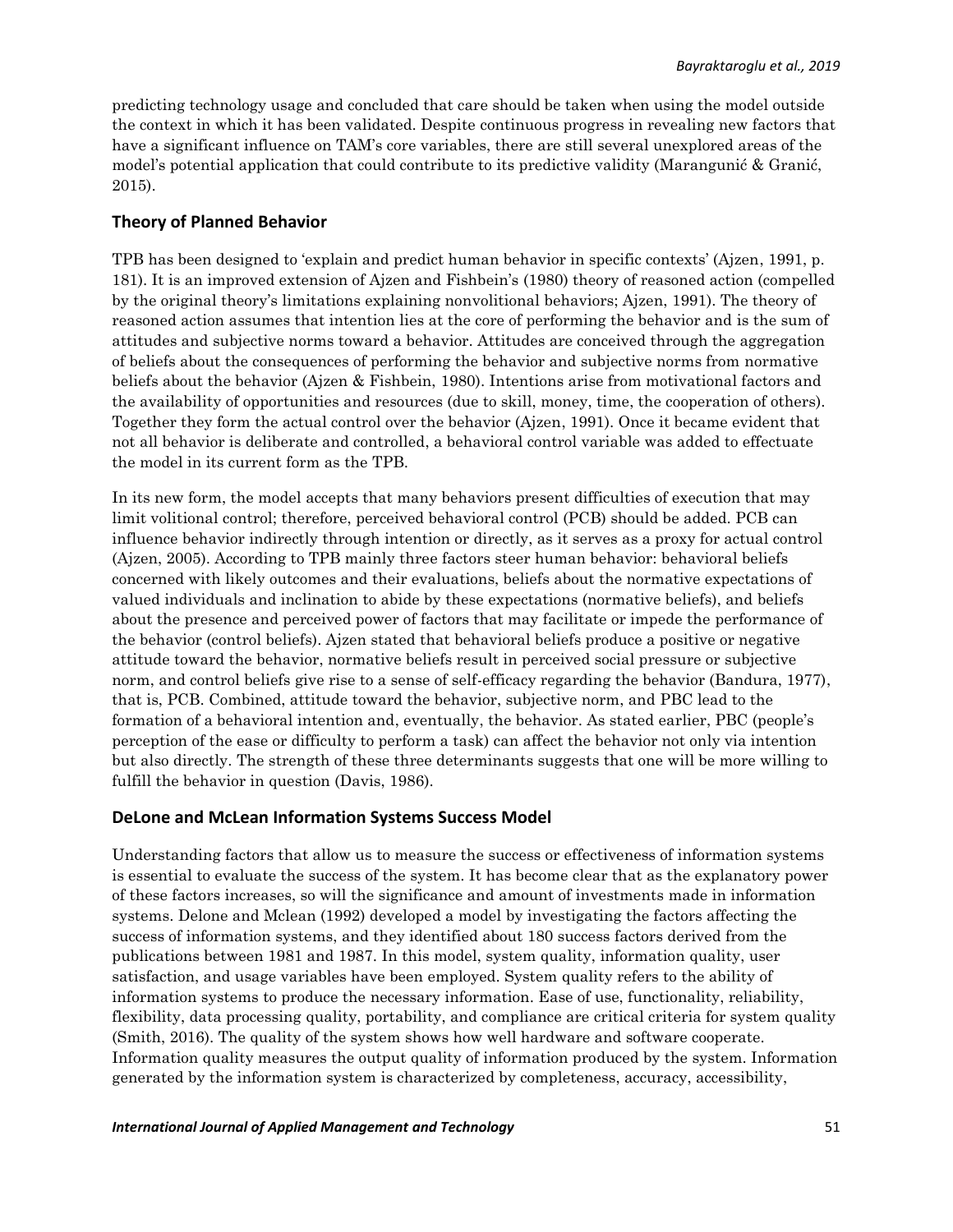timeliness, consistency, and intelligibility (Poelmans, Reijers, & Recker, 2013). Usage and usage intention interact with the systems by the people who use them, and thus, the use of the system has been quantitatively measured (Niehaves & Plattfaut, 2014).

### **Unified Models**

Although the TAM is widely accepted as an instrumental model for understanding and explaining the behavior of users when using information technology, it has been criticized for omitting human and social factors (Boonsiritomachai & Pitchayadejanant, 2017; Chopdar, Korfiatis, Sivakumar, & Lytras, 2018; Legris et al., 2003; Lucas & Spitler, 2000; Sun & Zhang, 2006). Thus, the unified models of TAM are aiming for more accurate results for technology acceptance behavior and its dimensions. Although the Unified Theory of Acceptance and Use of Technology (UTAUT) has been assessed and formulated as one of the most widely used models, there are still critiques claiming that the model has limitations and deficiencies in terms of explanatory power, compared to the integrated models (Kurt & Tingöy, 2017). Researchers have also noted in their studies that there may be deficiencies in determining the principal components (sizes) before and after the unified theory of acceptance and use of technology (Cody-Allen & Kishore, 2006; Tarhini, El-Masri, Ali, & Serrano, 2016).

Many technology acceptance studies have attempted to design integrated models by combining different theoretical models or by adding variables to find the factors that influence the use of information technology. It has been stated that these models have higher explanatory power (Agarwal & Prasad, 1997; Amaro & Duarte, 2015; Brown, Massey, Montoya-Weiss, & Burkman, 2002; Cha, 2013; Chen & Chao, 2011;Khalifa & Shen, 2008; S. Lee & Kim, 2009; Shibly, 2011; Taylor & Todd, 1995a, 1995c; Verma & Sinha, 2018 ; Wu & Chen, 2005). The literature reveals that combined models yield better results and are therefore favored (Sinha & Mukherjee, 2016). In addition, some researchers have stated that it is not possible to conclusively prove that a single model is superior to others (Gentry & Calantone, 2002; Hung & Chang, 2005; H. F. Lin, 2007; Shaw, Ellis, & Ziegler, 2018; Shih & Fang, 2004). After citing the original TAM model, several researchers simply extended it by adding variables which they thought had particular relevance to the technology they assessed. (Mital, Chang, Choudhary, Papa, & Pani, 2018; Ooi & Tan, 2016; Rahman, Taghizadeh, Ramayah, & Alam, 2017; Ramos-de-Luna, Montoro-Ríos, & Liébana-Cabanillas, 2016; Tsai, Chang, & Ho, 2016; Wang & Sun, 2016; Yoon, 2016).

As it was stated before, TAM has been criticized for not considering human and social issues. For this study, the subjective norm and PCB variables of TPB have been included to remedy this shortcoming. Similar modifications to increase TAM's explanatory power can be found in the literature (Brown et al., 2002; Fu, Farn, & Chao, 2006; Khalifa & Shen, 2008; Taylor & Todd, 1995a; Wu & Chen, 2005; Yi, Jackson, Park, & Probst, 2006). Additionally, information quality and system quality variables have been transferred from Delone and Mclean's (1992) ISSM. This new model is strengthened by the addition of belief attitude and behavioral chain variables of the TAM.

The PCB variables of TPB represent quality, information quality, utility, subjective norm, and PCB beliefs. While user satisfaction represents attitudes, usage success represents behavior. A significant number of studies indicate that the TAM is a suitable psychometric tool to assess users' acceptance of technology, determined by the individual's perception of the new technology's usefulness (Kim & Woo, 2016; Mun, Jackson, Park, & Probst, 2006). Carter et al. (2004) stated that if senior management supports the use of technology, the likelihood of its usage increases. In conclusion, the extended TAM is an innovative approach to measure and develop technology acceptance, and it has been developed by integrating different concepts from earlier models. The extended TAM has taken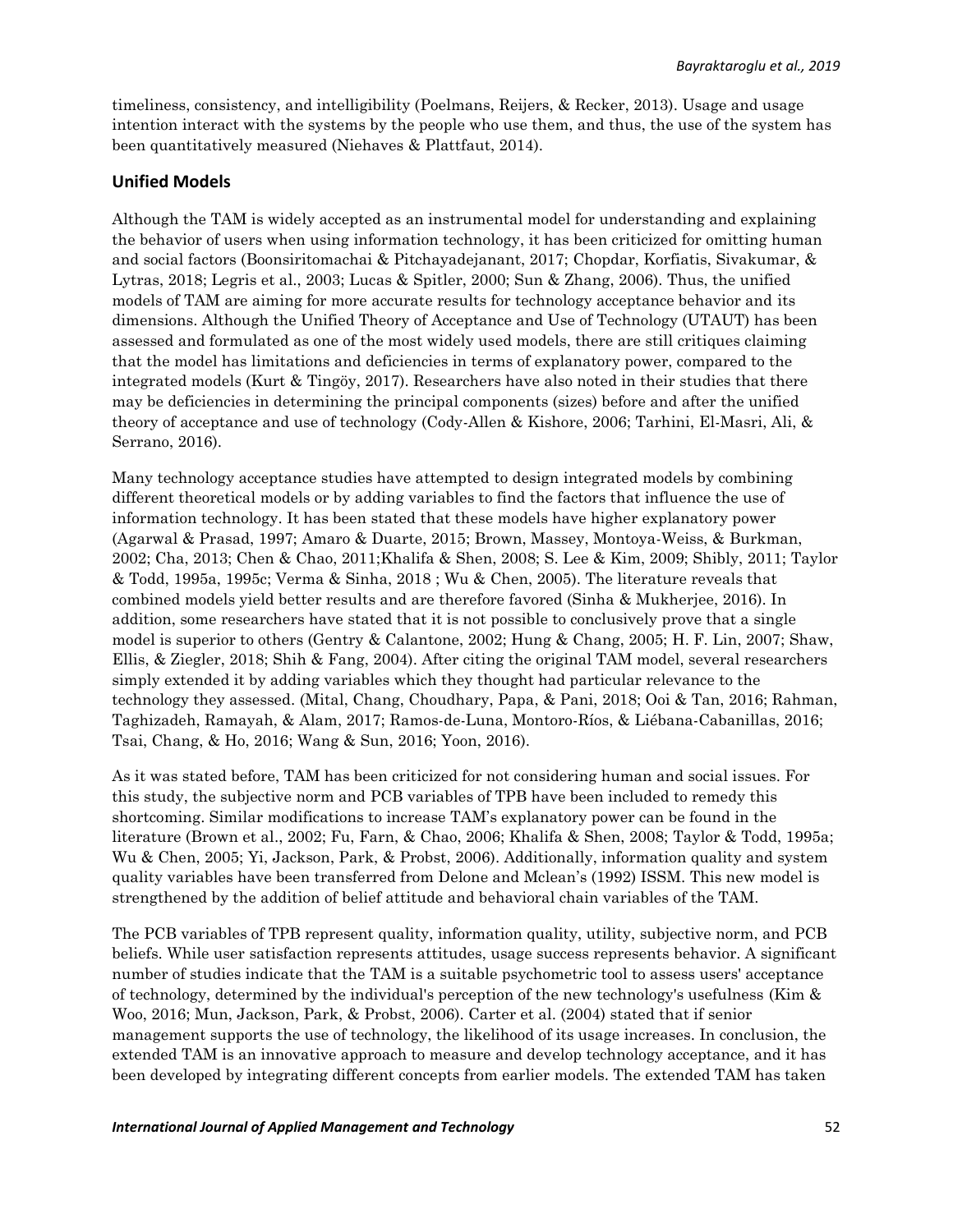the perceived usefulness and success factors from the original TAM; subjective norm and PCB items from the TPB; and system quality, information quality, and satisfaction items from Delone and Mclean's (1992) ISSM.

# **Research Model and Hypotheses**

In this section, the hypotheses will be explained and justified based on existing literature. As the usage of human resource information systems increases, it is expected that user satisfaction will also increase as it affects the success of usage in general terms. Therefore,

*Hypothesis 1:* HRIS use satisfaction has a positive effect on HRIS use success.

PBC refers to "people's perception of the ease or difficulty of performing the behavior of interest" (Ajzen 1991, p. 183). It includes the self-confidence, competence, and knowledge necessary to perform that behavior. The addition of PBC to the model stems from the research findings that suggest that one's own control variables will increase the success of use (Chau & Hu, 2001). Furthermore, PCB positively affects usage (Ajzen, 1991). Confidence and the ability of the user are crucial for successful HRIS applications. Therefore,

*Hypothesis 2:* PCB has a positive effect on HRIS use satisfaction.

Knowledge quality refers to the quality of information produced by the system. The information system is expected to produce complete, accurate, accessible, timely, consistent, and clear data to assist meaningful decision making. Unnecessary information convolutes the decision-making process and should be avoided. Previous research reveals a high correlation between information quality and user satisfaction, and that a high information quality causes high levels of user satisfaction (Rai, Lang, & Welker, 2002; Shibly, 2011). The hypothesis developed in this context is as follows:

*Hypothesis 3:* Information quality has a positive effect on HRIS usage satisfaction.

System quality may be defined as the ability of an information system to produce the required information. Ease of use, functionality, reliability, flexibility, data processing quality, portability, and compliance are all key criteria when evaluating system quality. Researchers in the field of traditional information systems generally consider system quality as the most crucial feature of all interactive computer systems (Rai et al., 2002). As system quality increases, user satisfaction is expected to increase (Bailey & Pearson, 1983; Shibly, 2011). The hypothesis developed in this context is as follows:

*Hypothesis 4:* System quality has a positive effect on the satisfaction of HRIS usage.

Perceived usefulness is either the favorable or unfavorable opinion of users about the performance gains they have made as a result of using technology (Davis, 1989, p. 320). Perceived usefulness is one of the most important explanations of intention to use and satisfaction of use (Plouffe, Hulland, & Vandenbosch, 2006; Shibly, 2011). Liao, Chen, and Yen (2007) argued that it is a considerable contribution to the level of explanation of the perceived usefulness by adding the factor of satisfaction of use in the analysis. The hypothesis developed in this context is as follows:

*Hypothesis 5:* Perceived usefulness has a positive effect on HRIS usage satisfaction.

Subjective norm refers to "the perceived social pressure to perform or not to perform the behavior" (Ajzen 1991, p. 188). The concept is rooted in the normative belief of how likely a referent individual or group is to approve the behavior, that is, use of technology (Ajzen, 2005). Accordingly, an attitude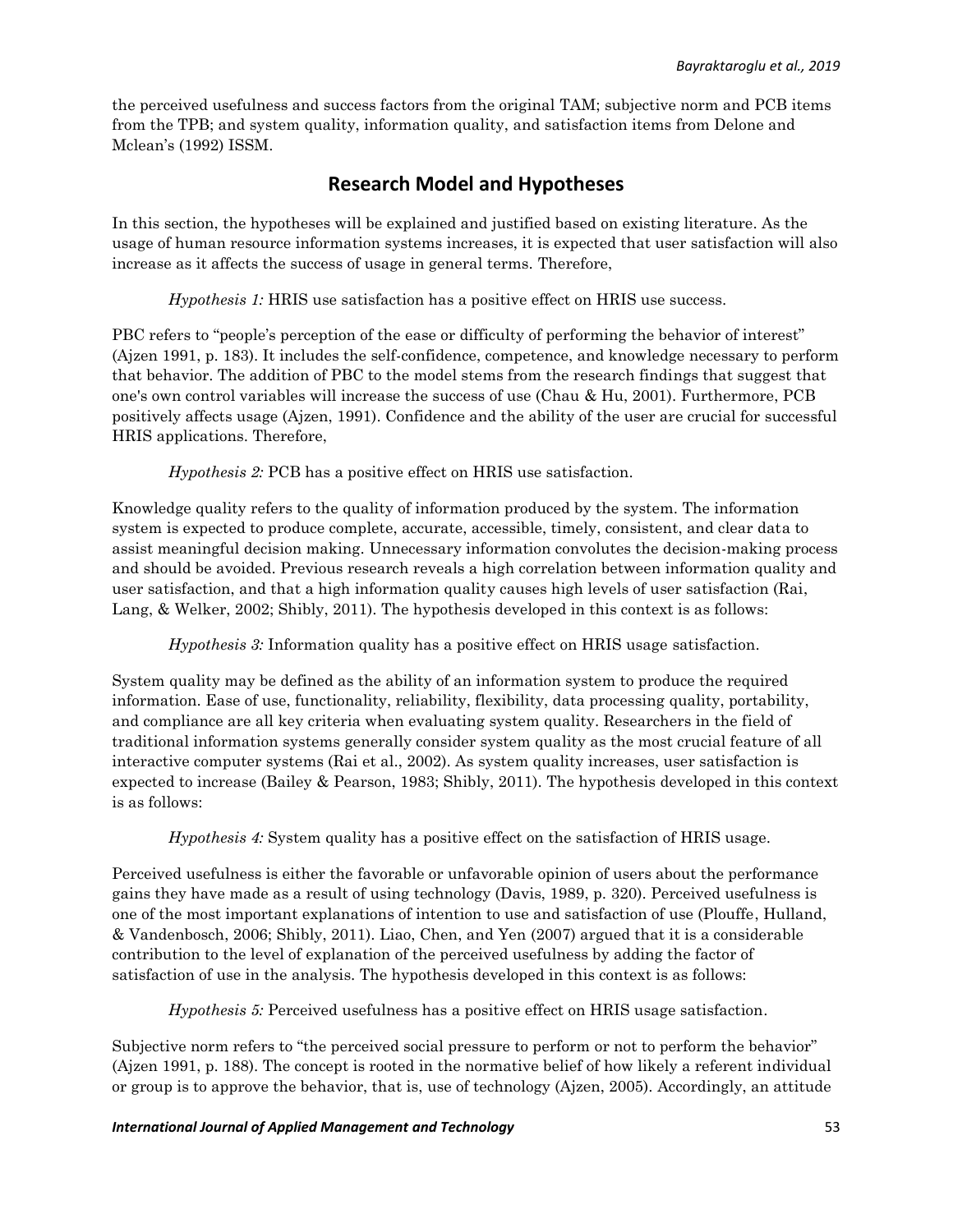toward use will be attained, and a satisfaction level will be formed. Subjective norms can also affect user satisfaction in the use of perceived usefulness. Instead of using the system directly, it may be intended to use the resultant system to direct someone with an effect on the benefits of that system (Venkatesh & Davis, 2000). Many studies have found that subjective norms have an effect on perceived usefulness (Gu, Lee, & Yung, 2009; Khalifa & Shen 2008; Yi et al., 2006). The hypothesis developed in this context is as follows:

*Hypothesis 6:* Subjective norm has a positive effect on HRIS usage satisfaction.



**Figure 1.** *Research Model*. *H = Hypothesis; HRIS = human resources information systems.*

# **Method**

Quantitative research methods have been applied in this study. The survey form in the study was developed by integrating variables from three separate models. As a result, a 43-question survey with a 5-point Likert scale has been tested for reliability, and a questionnaire was used to collect the data.

### **Data Collection Method and Sampling**

The research survey consisted of research items that were developed applying validity and reliability-tested scales from the literature. The survey is composed of 43 questions in two parts, the first part covered demographics and the second part consisted of HRIS related questions.

Questionnaires were sent to 225 companies that were randomly selected within the manufacturing sector in Turkey; 114 companies choose to participate in the survey, and 112 questionnaires were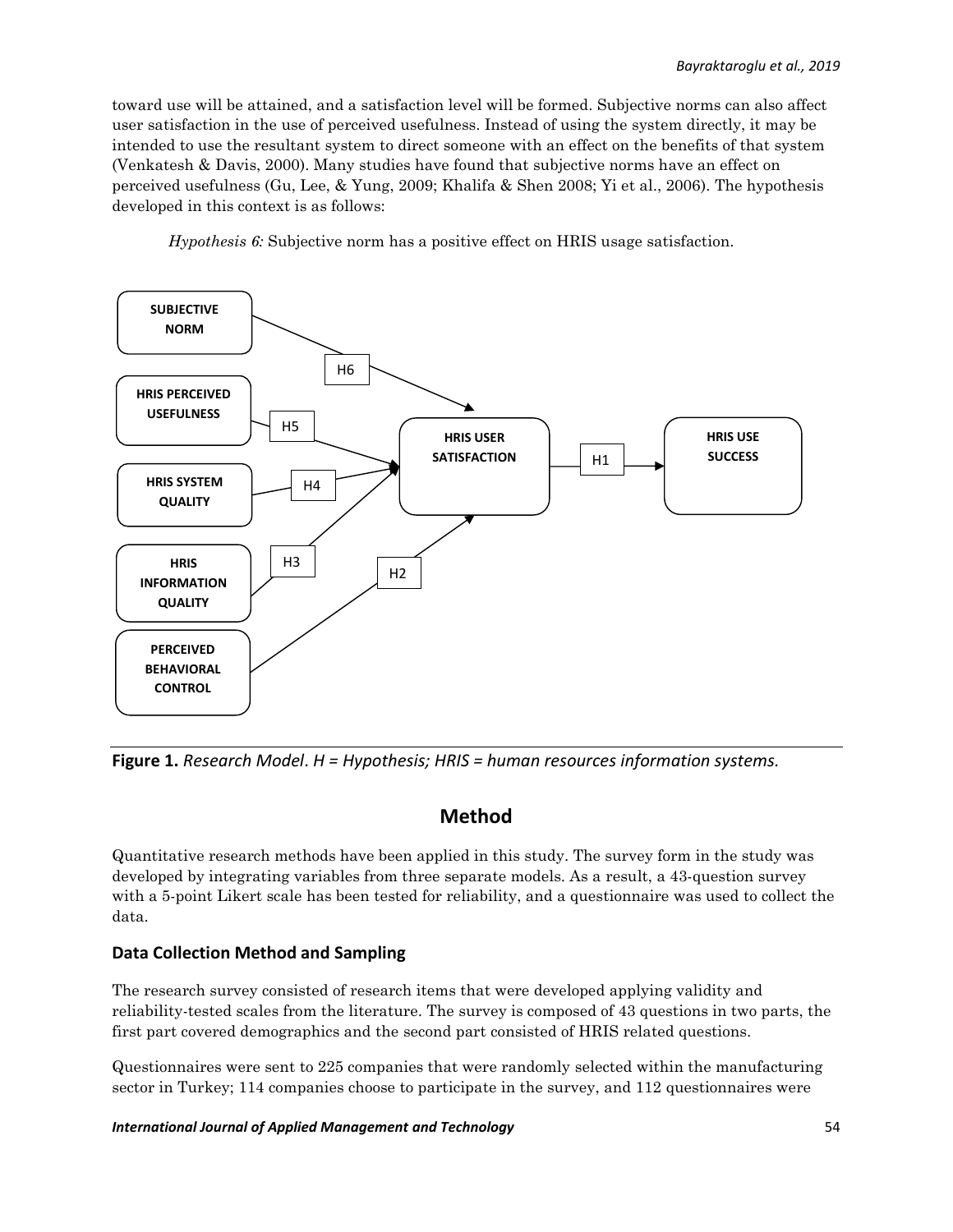returned to the researcher. Surveys were answered by the HRIS users who are mainly HR specialists in their businesses.

### **Scale Development**

Based on the scales used by Wixon and Todd (2005) and J. H. Huang, Yang, Jin, and Chiu (2004), a seven-item scale has been developed to measure system quality as the first factor. The second factor, information quality, has been measured by Bailey and Person (1983), with seven items according to the specific content of HRIS. The third factor has been measured by the six-item scale perceived usefulness, developed by Sun and Zhang (2006). The fourth factor, measuring the subjective norm, has been measured by a three-item scale derived from the study of Wu and Chen (2005). The fifth factor, PCB, was formed by Taylor and Todd (1995b) and Venkatesh and Davis (2000) and measured on a 7-point scale. Questions related to user satisfaction have been measured by a six-item scale, which has been formed with regards to the questions from Seddon and Yip (1992) and Sun and Zhang (2006). Questions about the use success of HRIS have been measured by a seven-item scale with consideration to the studies of Hussain, Wallace, and Cornelius (2007) and Tansley et al. (2001), as well as the recommendations of HRIS experts.

# **Findings**

### **Reliability Analysis**

Because the results of the study have been above the reasonable value of 0.70, it has been determined that the factors related to the variables are reliable. The Cronbach's alpha coefficient has been calculated as 0.971. According to the reliability coefficient, this value is higher than 0.70, and it has been decided that it is as reliable as the survey and therefore it should be applied in the research.

### **Results of Expanded Technology Acceptance Model Factor Analysis**

The construct validity of the scale has been examined, and factor distributions have been found out by means of factor analysis on the data obtained from the survey prepared to measure the success of technology acceptance and utilization factors.

The obtained load values have been found as acceptable. If factor load values are 0.45 or higher, it is a good measure of choice. However, this limit can be reduced to 0.30 for a small number of substances in practice (Cramer, 2003). Seven factors have been identified according to these results. The load values of the substances in the system quality factor are between 0.648 and 0.614, the load values of the items in the information quality factor are between 0.823 and 0.511, the load values of the items in the usage satisfaction factor are between 0.734 and 0.568, perceived usefulness between 0.726 and 0.536, subjective norm between 0.667 and 0.632, PCB between 0.843 and 0.574, and success factor between 0.809 and 0.520.

The proficiency testing of sampling Kaiser–Meyer–Olkin and Bartlett tests have been applied to evaluate the appropriateness of the factor analysis and variables that have been used. The proficiency testing of sampling Kaiser–Meyer–Olkin value has been calculated as 0.923. The perceived usefulness has explained 12.816% of the required ability to be measured, 12.676% of the usage success, 12.174% of the system quality, 11.187% of the PCB, 10.117% of the user satisfaction, and 8.472 % of the information quality.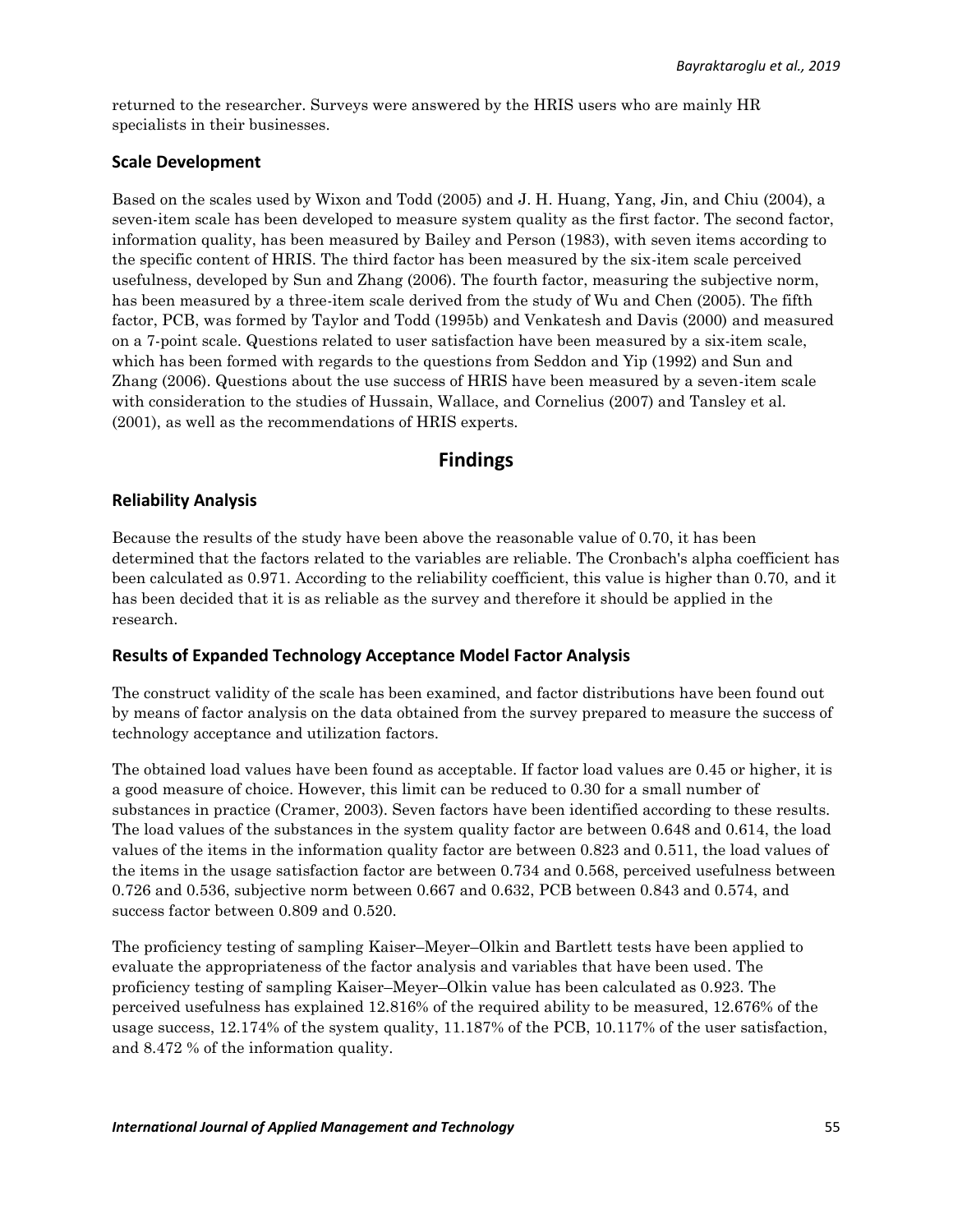The internal consistency (Cronbach's alpha) values of the factors have been indicated in Table 1. As a result of analysis, the internal consistency (Cronbach alpha) values have been estimated as 0.934, 0.893, 0.929, 0.881, 0.903, 0.876, and 0.834. According to the Cronbach's alpha coefficient, these values are higher than 0.70, so the values are acceptable.

|                                                    | Number of        |                     |              |           |
|----------------------------------------------------|------------------|---------------------|--------------|-----------|
| Variable                                           | <b>Variables</b> | <b>Eigen Values</b> | Variance (%) | α         |
| Perceived usefulness                               | 6                | 49.414              | 12.816       | 0.934     |
| Use success                                        | $\overline{7}$   | 6.267               | 12.676       | 0.893     |
| System quality                                     | 6                | 5.362               | 12.174       | 0.929     |
| Perceived behavioral control                       | $\bf 5$          | 3.706               | 11.187       | 0.881     |
| User satisfaction                                  | $\overline{5}$   | 3.214               | 10.117       | 0.903     |
| Information quality                                | $\overline{4}$   | 2.898               | 8.472        | 0.876     |
| Subjective norm                                    | $\overline{2}$   | 2.609               | 6.028        | 0.834     |
| Total variance                                     |                  |                     |              | 73.470    |
| Total alfa                                         |                  |                     |              | 0.971     |
| Kaiser-Meyer-Olkin measure of<br>sampling adequacy |                  |                     |              | 0.923     |
| Bartlett's test of sphericity                      |                  |                     |              |           |
| approximate $\chi^2$                               |                  |                     |              | 3,936.474 |
| $\boldsymbol{p}$                                   |                  |                     |              | .000      |

**Table 1.** *The Results of Human Resource Information Systems Success Factor Analysis*

An examination of correlations between the variables shows that there are positive correlations at *p* < 0.01 significance levels. It has been found that user satisfaction and use of success are positively correlated, and the relationship is relatively strong (*r* = 0.620). When system quality, information quality, perceived usefulness, subjective norm, and PCB variables—which are expressed as technology acceptance and use variables—are related to satisfaction, the system quality between them is 0.762, information quality 0.705, perceived usefulness 0.748, the subjective norm is 0.524, PCB 0.706 positive, and relatively strong relationships have been found. See Table 1.

System quality, information quality, perceived usefulness, subjective norm, and PCB variables accounted for 65.1% of satisfaction with dependent variables. The systematic quality  $(B = 0.299, p <$ .05), perceived benefit (*B* = 0.253, *p* < .05), PCB (*B* = 0.225, *p* < .05). In this case, our Hypotheses 2, 4, and 5 have been accepted. Hypotheses 3 and 6 have been rejected. See Table 2.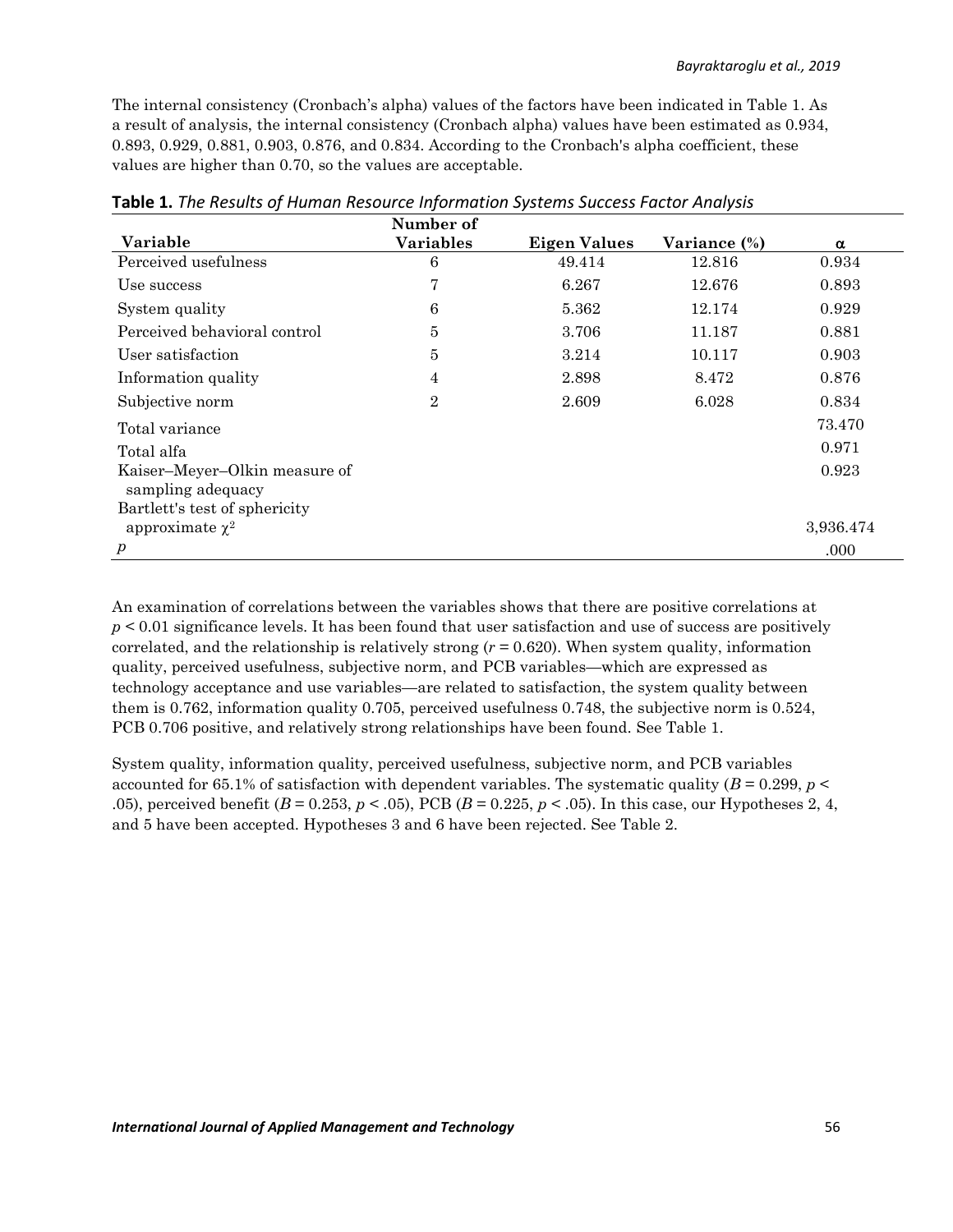|                                    | Correlation |                  |          |          |          |          |   |
|------------------------------------|-------------|------------------|----------|----------|----------|----------|---|
|                                    |             | $\boldsymbol{2}$ | 3        | 4        | 5        | 6        | 7 |
| 1. System quality                  |             |                  |          |          |          |          |   |
| 2. Information quality             | $.792**$    |                  |          |          |          |          |   |
| 3. Perceived usefulness            | $.789**$    | $.737**$         |          |          |          |          |   |
| 4. Subjective norm                 | $.567**$    | $.524**$         | $.631**$ |          |          |          |   |
| 5. Perceived behavioral<br>control | $.714**$    | $.656**$         | $.738**$ | $.637**$ |          |          |   |
| 6. User satisfaction               | $.762**$    | $.705**$         | $.748**$ | $.524**$ | $.706**$ |          |   |
| 7. Use success                     | $.616**$    | $.570**$         | $.610**$ | $.544**$ | $.542**$ | $.620**$ |   |

**Table 2.** *Correlation Between Human Resources Information Systems Success and Technology Acceptance and Use Variables*

 $^{**}p < .01$  (two-tailed).

The results show that HRIS user satisfaction  $(B = 0.620, p < .05)$ , has a substantial effect on the success of the dependent variable and this effect has statistical significance. Accordingly, Hypothesis 1 has been supported. See Table 3.

**Table 3.** *The effect of Human Resources Information Systems Acceptance and Use Variables on User Satisfaction*

| Model                           | В       | SЕ   |         |          | р    |
|---------------------------------|---------|------|---------|----------|------|
| Constant                        | $-.554$ | .331 |         | $-1.674$ | .097 |
| System quality                  | .324    | .118 | .299    | 2.743    | .007 |
| Information quality             | .172    | .113 | .147    | 1.522    | .131 |
| Perceived usefulness            | .286    | .119 | .253    | 2.397    | .018 |
| Subjective norm                 | $-.021$ | .064 | $-.026$ | $-.334$  | .739 |
| Perceived behavioral<br>control | .316    | .130 | .225    | 2.439    | .016 |

*Note.* Dependent variable: user satisfaction.  $R^2 = 0.667$ , adjusted  $R^2 = 0.651$ ,  $F = 42.404$ ,  $p < .01$ .

Our analysis indicates that all the hypotheses with the exceptions of Hypotheses 3 and 6 were accepted. In conclusion, findings empirically supported the correlation between technology acceptance and user variables and usage success. See Table 4.

| Table 4. The Effect of User Satisfaction on Use Success |  |
|---------------------------------------------------------|--|
|---------------------------------------------------------|--|

| Model             |      | $SE\,$   |      |       |      |
|-------------------|------|----------|------|-------|------|
| Constant          | .419 | .278     |      | 5.107 | .000 |
| User satisfaction | 602  | $.073\,$ | .620 | 8.294 | .000 |

*Note.* Dependent variable: use success.  $R^2 = 0.385$ , adjusted  $R^2 = 0.379$ ,  $F = 68.798$ ,  $p < 0.01$ .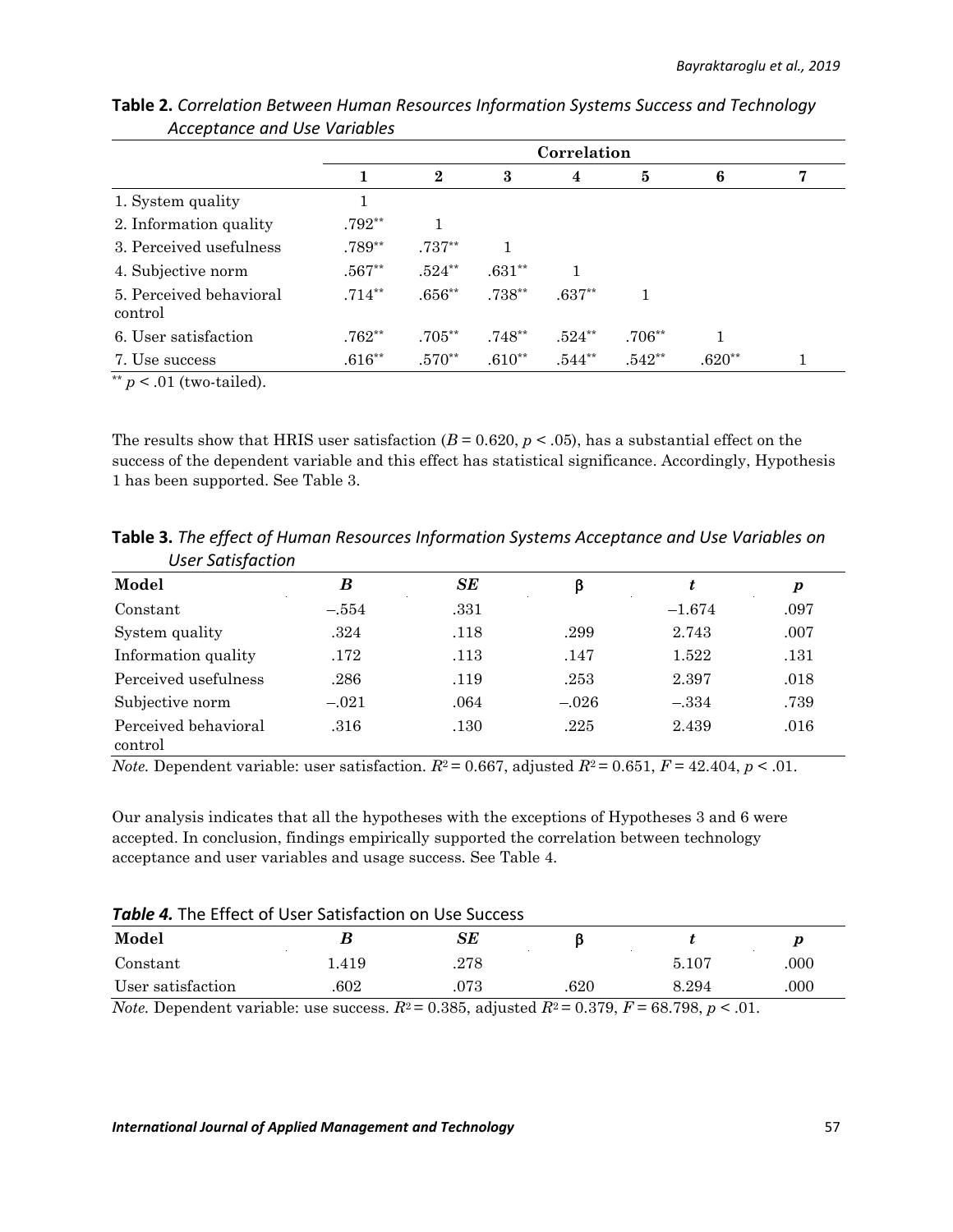### **Conclusion**

To determine correlations between technology acceptance, user variables, and user satisfaction, correlation, regression, and factor analysis have been conducted. Results indicate there is a positive and robust correlation between the acceptance and use of technology variables and user satisfaction. The regression model has yielded statistically significant results. Participants who have responded to the survey agreed that the system quality factor was the most crucial factor in user satisfaction.

In the study, a positive relationship was asserted between subjective norms and user satisfaction. Although subjective norms are positively related to user satisfaction, they were not observed to have had any effect on user satisfaction. Results revealed that users do not believe in the benefits of the system if they were informed by their managers or colleagues. However, they believed in the use of the system if they had formed the belief by themselves. The necessity of the programs used had only a small effect on the subjective norm. A statistically significant relationship was found between perceived usefulness and user satisfaction. The belief that the user will benefit from using the system has a direct effect on user satisfaction. Fusilier and Durlabhj (2005) supported the findings that as the experience grows, the perceived usefulness will increase. In addition, subjective norms have also been shown to have an effect on perceived usefulness.

There is a firm relationship between system quality and user satisfaction. In particular, the positive change in the quality of the system, (i.e., the user-friendliness of the system) will increase the satisfaction of use. Systems that are not complicated to use and have excellent design are welcomed by users, and it increases their satisfaction levels.

Although there is a positive relationship between information quality and user satisfaction, no significant results could be determined in the regression analysis. It could be argued that with a larger data set, the relationship could be assessed more accurately. In several studies, the effect of the quality of knowledge in terms of satisfaction is included in the model. Also, when the user has the right amount of information on the system, the user will have a higher chance of being more satisfied. However, in this study, information was found to have no impact on the quality of satisfaction, and when considered in this context, it is expected to affect overall satisfaction with the quality of information.

There is a strong positive relationship between PCB and user satisfaction. Users start employing the system once they believe that the source, the information, and the ability to use them are in their hands. In this study, users believed that they could control the source, the information, and they had the necessary ability. The HRIS users may be influential in enhancing the knowledge and research ability of many subjects in the process of use.

In the study, statistically significant relationships were found between user satisfaction and HRIS utilization success. The success of use is directly affected by the satisfaction of use, and the percentage of disclosure is 39.6%. Findings show that the increase in satisfaction of HRIS use also increases the success rate of use. After use, the satisfied user begins to use the system more intensively, thereby increasing the success of use. The percentage of disclosures of use success is lower than the satisfaction of use, which may be due to the fact that every user who is satisfied with the system does not use the system. The increase in use success will affect satisfaction, especially with the positive contributions to HR functions. This would eliminate idle system problems and user resistance in businesses. In conclusion, the study contributed to the literature by generating empirical evidence supporting the theories relating to HRIS user satisfaction, technology adoption and use variables, and HRIS use success.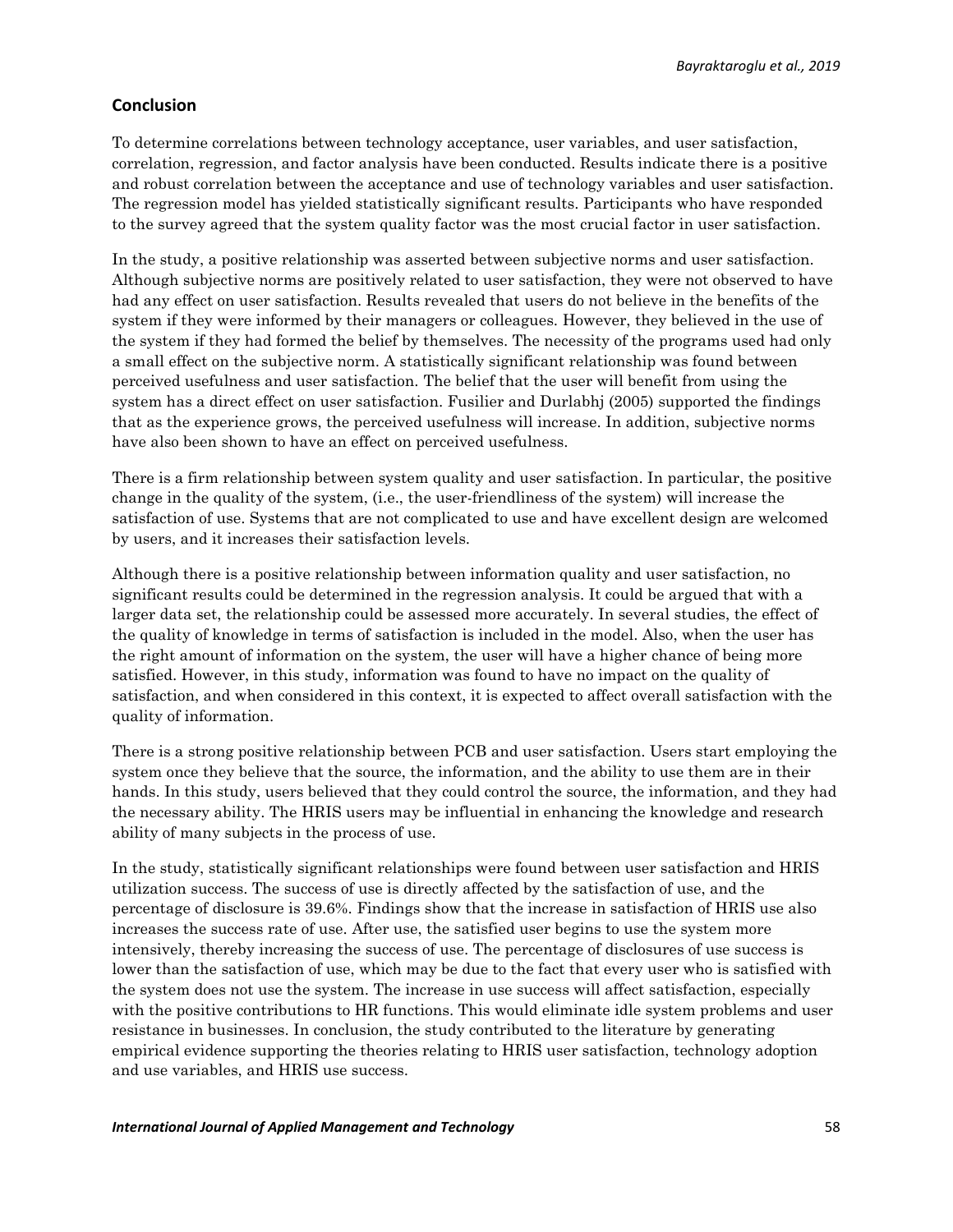Furthermore, it was observed that users are willing to use the HRIS due to their belief that a system is a useful tool. Therefore, the most influential factors that affect satisfaction are system quality, perceived usefulness, and PCB. Believing that the systems are really beneficial to the user and that they will improve their business performance will increase their use satisfaction and success. At this point, it is possible to get more benefits from HRIS applications.

The belief that users have the necessary resources, knowledge, and ability to use technology has also had a direct impact on satisfaction and success. If employees' deficiencies are resolved, and essential requirements are provided system installation, and use will bring success. Concomitantly, this study emphasizes the importance of training. In an effort to enhance participation of the users to the systems with higher satisfaction regular training sessions should be designed.

The results of the study are also useful for the manufacturers, technical support, and online support, and aftersales services, as they are advised to have strategies developed for the satisfaction of the users. The producers should focus on issues such as customer representatives, technical support staff, and online support for the solution.

## **References**

- Agarwal, R., & Prasad, J. (1997). The role of innovation characteristics and perceived voluntariness in the acceptance of information technologies. *Decision Sciences, 28*, 557–582. doi[:10.1111/j.1540-5915.1997.tb01322.x](https://doi.org/10.1111/j.1540-5915.1997.tb01322.x)
- Ajzen, I. (1991). The theory of planned behavior. *Organizational Behavior and Human Decision Processes, 50*, 179–211. doi[:10.1016/0749-5978\(91\)90020-T](https://doi.org/10.1016/0749-5978(91)90020-T)
- Ajzen, I. (2005). *Attitudes, personality, and behavior*. London, United Kingdom: McGraw-Hill Education.
- Ajzen, I., & Fishbein, M. (1980). *Understanding attitudes and predicting social behavior*. Englewood Cliffs, NJ: Prentice-Hall.
- Al-Dmour, R. H., Love, S., & Al-Debei, M. M. (2016). Factors influencing the organizational adoption of human resource information systems: A conceptual model. *International Journal of Business Innovation and Research, 11*, 161–207. doi[:10.1504/IJBIR.2016.077986](https://doi.org/10.1504/IJBIR.2016.077986)
- Al-Rahmi, W. M., Alias, N., Othman, M. S., Marin, V. I., & Tur, G. (2018). A model of factors affecting learning performance through the use of social media in Malaysian higher education. *Computers & Education, 121*, 59–72. doi[:10.1016/j.compedu.2018.02.010](https://doi.org/10.1016/j.compedu.2018.02.010)
- Amaro, S., & Duarte, P. (2015). An integrative model of consumers' intentions to purchase travel online. *Tourism Management, 46*, 64–79. doi[:10.1016/j.tourman.2014.06.006](https://doi.org/10.1016/j.tourman.2014.06.006)
- Bailey, J. E., & Pearson, S. W. (1983). Development of a tool for measuring and analyzing computer user satisfaction. *Management Science*, *29*, 530–545. doi[:10.1287/mnsc.29.5.530](https://doi.org/10.1287/mnsc.29.5.530)
- Bandura, A. (1977). Self-efficacy: Toward a unifying theory of behavioral change. *Psychological Review*, *84*, 191–215.
- Bayraktaroğlu, S., & Atay, E. (2016). *Stratejik Insan Kaynaklari Yonetimi* [Strategic HRM]. Istanbul, Turkey: Beta.
- Bondarouk, T., Parry, E., & Furtmueller, E. (2017). Electronic HRM: Four decades of research on adoption and consequences. *The International Journal of Human Resource Management, 28*, 98–131. doi[:10.1080/09585192.2016.1245672](https://doi.org/10.1080/09585192.2016.1245672)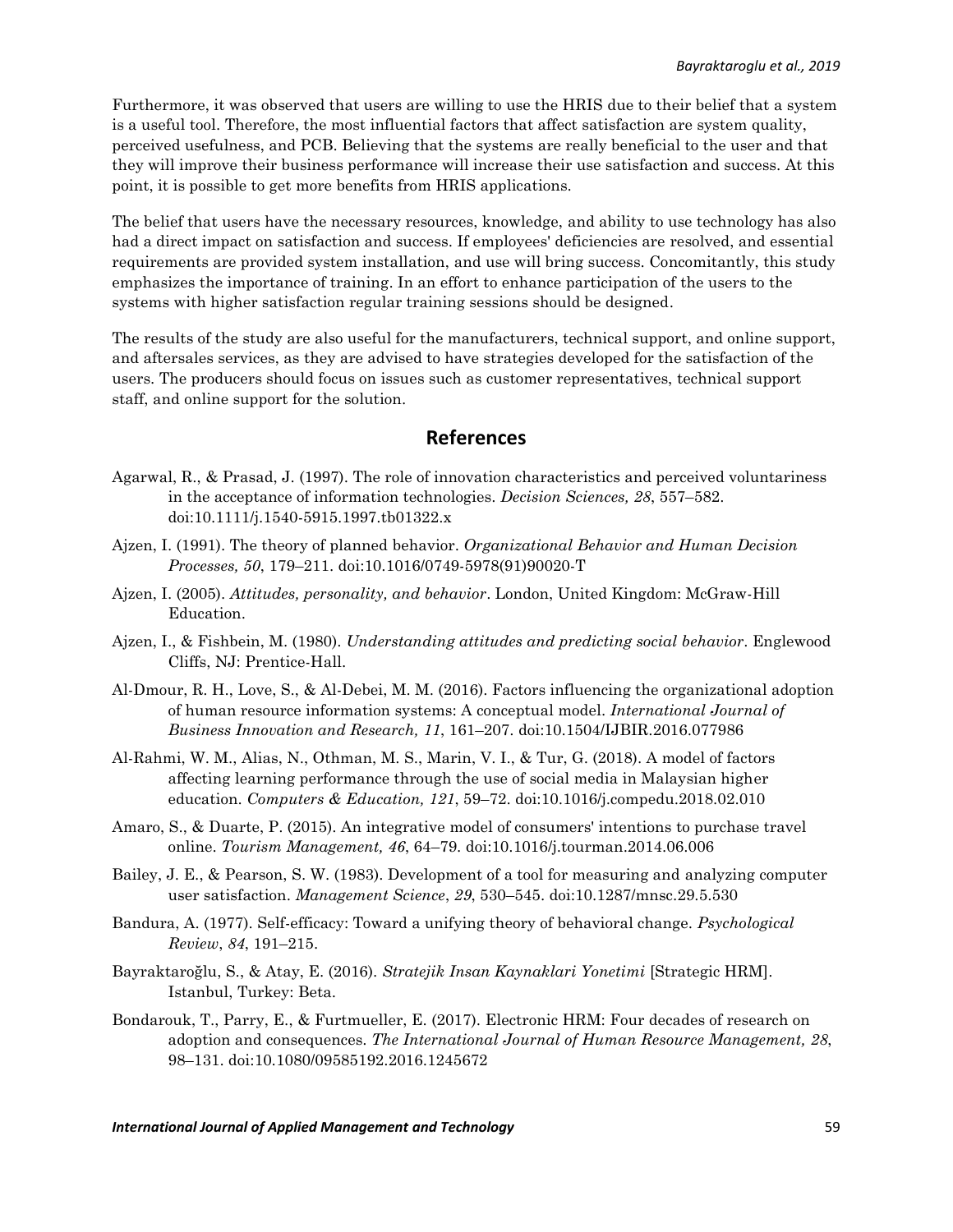- Boonsiritomachai, W., & Pitchayadejanant, K. (2017). Determinants affecting mobile banking adoption by Generation Y based on the unified theory of acceptance and use of technology model modified by the technology acceptance model concept. *Kasetsart Journal of Social Sciences*. Advance online publication. doi[:10.1016/j.kjss.2017.10.005](https://doi.org/10.1016/j.kjss.2017.10.005)
- Brandon-Jones, A., & Kauppi, K. (2018). Examining the antecedents of the technology acceptance model within e-procurement. *International Journal of Operations & Production Management*, *38*, 22–42. doi[:10.1108/IJOPM-06-2015-0346](https://doi.org/10.1108/IJOPM-06-2015-0346)
- Brown, S. A., Massey, A. P., Montoya-Weiss, M. M., & Burkman, J. R. (2002). Do I really have to? User acceptance of the mandated technology. *European Journal of Information Systems, 11*, 283–295. doi[:10.1057/palgrave.ejis.3000438](https://doi.org/10.1057/palgrave.ejis.3000438)
- Carter, C. R., Kaufmann, L., Beall, S., Carter, P. L., Hendrick, T. E., & Petersen, K. J. (2004). Reverse auctions––Grounded theory from the buyer and supplier perspective. *Transportation Research Part E: Logistics and Transportation Review, 40*, 229–254. doi[:10.1016/j.tre.2003.08.004](https://doi.org/10.1016/j.tre.2003.08.004)
- Cha, J. (2013). Predictors of television and online video platform use: A coexistence model of old and new video platforms. *Telematics and Informatics, 30*, 296–310. doi[:10.1016/j.tele.2013.01.001](https://doi.org/10.1016/j.tele.2013.01.001)
- Chau, P. Y. & Hu, P. J. H. (2001). Information technology acceptance by individual professionals: A model comparison approach. *Decision Sciences, 32*, 699–719. doi[:10.1111/j.1540-](https://doi.org/10.1111/j.1540-5915.2001.tb00978.x) [5915.2001.tb00978.x](https://doi.org/10.1111/j.1540-5915.2001.tb00978.x)
- Chen, C. F., & Chao, W. H. (2011). Habitual or reasoned? Using the theory of planned behavior, technology acceptance model, and habit to examine switching intentions toward public transit. *Transportation Research Part F: Traffic Psychology and Behaviour, 14*, 128–137. doi[:10.1016/j.trf.2010.11.006](https://doi.org/10.1016/j.trf.2010.11.006)
- Cheung, R., & Vogel, D. (2013). Predicting user acceptance of collaborative technologies: An extension of the technology acceptance model for e-learning. *Computers & Education, 63*, 160–175. doi[:10.1016/j.compedu.2012.12.003](https://doi.org/10.1016/j.compedu.2012.12.003)
- Chopdar, P. K., Korfiatis, N., Sivakumar, V. J. & Lytras, M. D. (2018). Mobile shopping apps adoption and perceived risks: A cross-country perspective utilizing the unified theory of acceptance and use of technology. *Computers in Human Behavior, 86*, 109–128. doi[:10.1016/j.chb.2018.04.017](https://doi.org/10.1016/j.chb.2018.04.017)
- Chuttur, M. Y. (2009). Overview of the technology acceptance model: Origins, developments, and future directions. *Working Papers on Information Systems, 9*, 9–37.
- Cody-Allen, E. & Kishore, R. (2006). An extension of the UTAUT model with e-quality, trusting beliefs, and satisfaction constructs. In C. Shayo (General Chair), K. Kaiser, & T. Ryan (Program Chairs), *Proceedings of SIGMIS CPR '06 Proceedings of the 2006 ACM SIGMIS CPR conference on computer personnel research: Forty four years of computer personnel research: achievements, challenges & the future* (pp. 82–89). New York, NY: Association for Computing Machinery. doi[:10.1145/1125170.1125196](https://doi.org/10.1145/1125170.1125196)
- Cramer, D. (2003). *Advanced quantitative data analysis*. London, United Kingdom: McGraw-Hill Education.
- Davis, F. D. (1986). *A technology acceptance model for empirically testing new end-user information systems: Theory and results* (Doctoral dissertation). Cambridge, MA: Massachusetts Institute of Technology.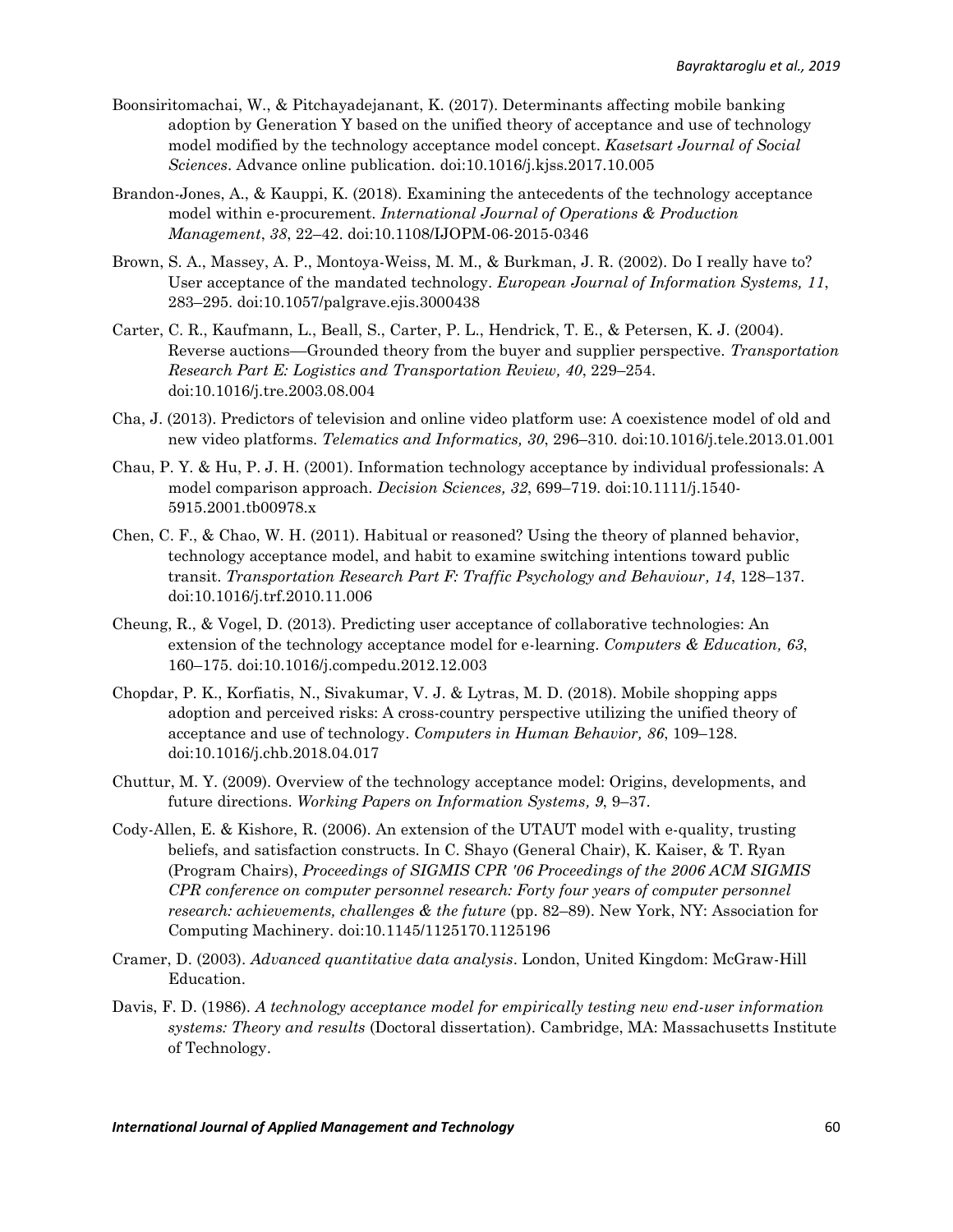- Davis, F. D. (1989). Perceived usefulness, perceived ease of use, and user acceptance of information technology. *MIS Quarterly, 13,* 319–340. doi:10.2307/249008
- Davis F. D., Bagozzi, R. P., & Warshaw, P. R. (1989). User acceptance of computer technology: A comparison of two theoretical models. *Management Science, 5*, 982–1003. doi[:10.1287/mnsc.35.8.982](https://doi.org/10.1287/mnsc.35.8.982)
- DeLone, W. H., & McLean, E. R. (1992). Information systems success: The quest for the dependent variable. *Information Systems Research,* 3, 60–95. doi[:10.1287/isre.3.1.60](https://doi.org/10.1287/isre.3.1.60)
- Demirbas, D. (2017). Innovation experience of entrepreneurs of high tech SMEs in Turkey. *Journal of Business Economics and Finance, 6*, 177–190. doi[:10.17261/Pressacademia.2017.507](http://dx.doi.org/10.17261/Pressacademia.2017.507)
- Fu, J. R., Farn, C. K., & Chao, W. P. (2006). Acceptance of electronic tax filing: A study of taxpayer intentions. *Information & Management, 43*, 109–126. doi[:10.1016/j.im.2005.04.001](https://doi.org/10.1016/j.im.2005.04.001)
- Fusilier, M., & Durlabhji, S. (2005). An exploration of student internet use in India: The technology acceptance model and the theory of planned behavior. *Campus-Wide Information Systems, 22*, 233–246. doi[:10.1108/10650740510617539](https://doi.org/10.1108/10650740510617539)
- Gentry, L., & Calantone, R. (2002). A comparison of three models to explain shop-bot use on the web. *Psychology & Marketing, 19*, 945–956. doi[:10.1002/mar.10045](https://doi.org/10.1002/mar.10045)
- Gries, T., Grundmann, R., Palnau, I., & Redlin, M. (2018). Technology diffusion, international integration, and participation in developing economies: A review of major concepts and findings. *International Economics and Economic Policy, 15*, 215–253. doi:10.1007/s10368- 017-0373-7
- Gu, J. C., Lee, S. S., & Yung, H. (2009). Determinants of behavioral intention to mobile banking. *Expert Systems with Applications*, *36*, 11605–11616. doi:10.1007/s10368-017-0373-7
- Hsiao, C. H., & Yang, C. (2011). The intellectual development of the technology acceptance model: A co-citation analysis. *International Journal of Information Management, 31*, 128–136. doi[:10.1016/j.ijinfomgt.2010.07.003](https://doi.org/10.1016/j.ijinfomgt.2010.07.003)
- Hsu, C. L., & Lin, J. C. C. (2008). Acceptance of blog usage: The roles of technology acceptance, social influence, and knowledge sharing motivation. *Information & Management, 45*, 65–74. doi[:10.1016/j.im.2007.11.001.](https://doi.org/10.1016/j.im.2007.11.001)
- Huang, J. H., Lin, Y. R., & Chuang, S. T. (2007). Elucidating user behavior of mobile learning: A perspective of the extended technology acceptance model. *The Electronic Library, 25*, 585– 598. doi[:10.1108/02640470710829569](https://doi.org/10.1108/02640470710829569)
- Huang, J. H., Yang, C., Jin, B. H. & Chiu, H. (2004). Measuring satisfaction with business-to employee systems. *Computers in Human Behavior, 20*, 17–35. doi[:10.1016/S0747-](https://doi.org/10.1016/S0747-5632(03)00047-5) [5632\(03\)00047-5](https://doi.org/10.1016/S0747-5632(03)00047-5)
- Huang, L. S. Quaddus, M., Rowe. A. L., & Lai, C. P. (2011). An investigation into the factors affecting knowledge management adoption and practice in the life insurance business. *Knowledge Management Research & Practice, 9*, 58–72. doi:10.1057/kmrp.2011.2
- Hung, S. Y., & Chang, C. M. (2005). User acceptance of WAP services: A test of competing theories. *Computer Standards & Interfaces, 27*, 359–370. doi[:10.1016/j.csi.2004.10.004](https://doi.org/10.1016/j.csi.2004.10.004)
- Hussain, Z. (2017). Leading to intention: The role of attitude in relation to the technology acceptance model in e-learning. *Procedia Computer Science, 105*, 159–164. doi[:10.1016/j.procs.2017.01.196](https://doi.org/10.1016/j.procs.2017.01.196)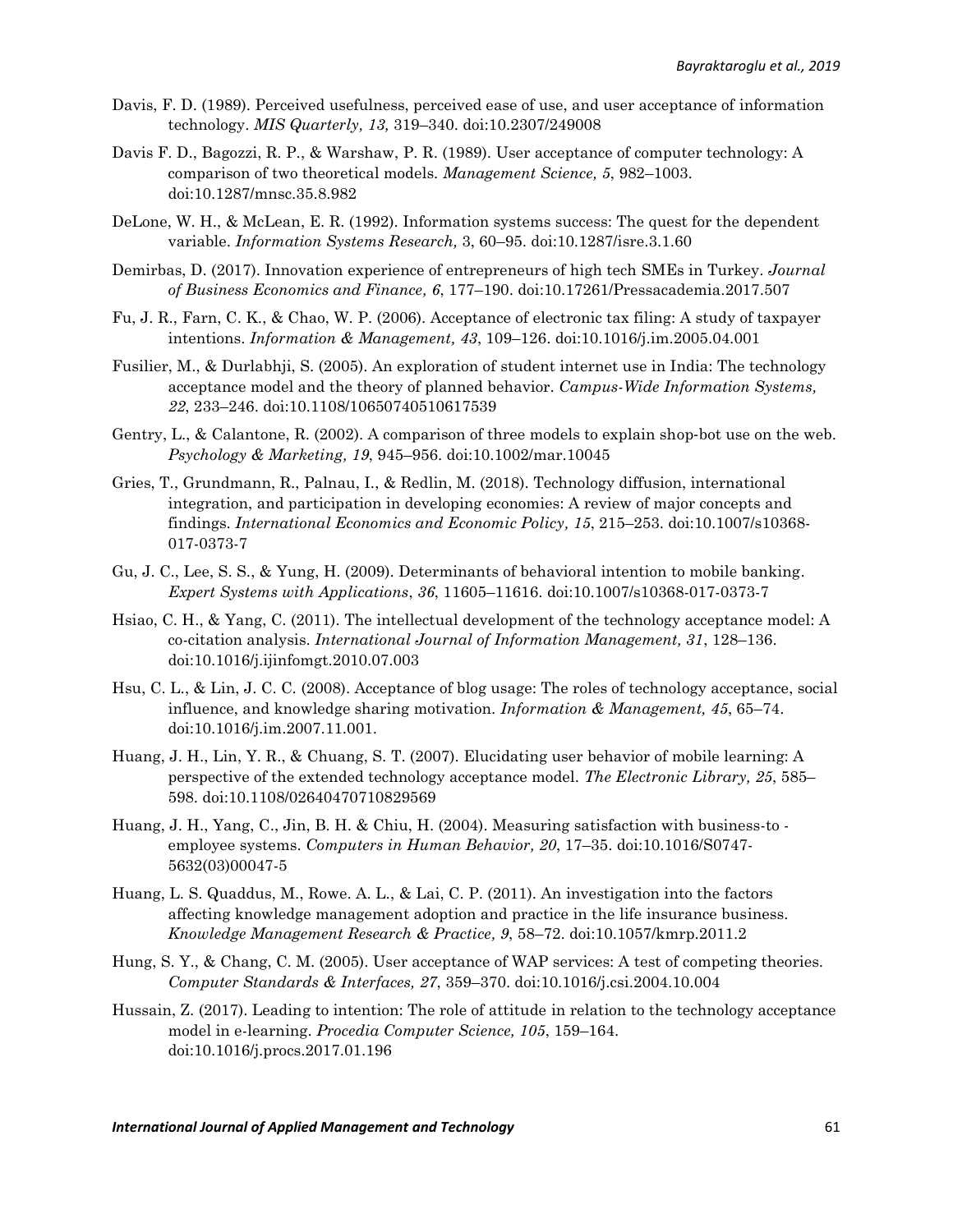- Hussain, Z., Wallace, J., & Cornelius, N. E. (2007). The use and impact of human resource information systems on human resource management professionals. *Information & Management*, *44*, 74–89. doi[:10.1016/j.im.2006.10.006](https://doi.org/10.1016/j.im.2006.10.006)
- Jan, A. U., & Contreras, V. (2011). Technology acceptance model for the use of information technology in universities. *Computers in Human Behavior, 27*, 845–851. doi[:10.1016/j.chb.2010.11.009](https://doi.org/10.1016/j.chb.2010.11.009)
- Joseph, L. (2008). The adoption and diffusion of computing and Internet technologies in historically Black colleges and universities. *International Journal of Applied Management and Technology*, *6*, 4. doi:10.1.1.819.4029
- Kavanagh, M. J., & Johnson, R. D. (Eds.). (2017). *Human resource information systems: Basics, applications, and future directions*. Thousand Oaks, CA: Sage.
- Khalifa, M., & Shen, K. N. (2008). Explaining the adoption of transactional B2C mobile commerce. *Journal of Enterprise Information Management, 21*, 110–124. doi[:10.1108/17410390810851372](https://doi.org/10.1108/17410390810851372)
- Kim, Y. G., & Woo, E. (2016). Consumer acceptance of a quick response (QR) code for the food traceability system: Application of an extended technology acceptance model (TAM). *Food Research International, 85*, 266–272. doi[:10.1016/j.foodres.2016.05.002](https://doi.org/10.1016/j.foodres.2016.05.002)
- Kurt, E. Ö., & Tingöy, Ö. (2017). the acceptance and use of a virtual learning environment in higher education: an empirical study in Turkey, and the U.K. *International Journal of Educational Technology in Higher Education, 14*, 26. doi:10.1186/s41239-017-0064-z
- Lee, J., Choi, M., & Lee, H. (2015). Factors affecting smart learning adoption in workplaces: Comparing large enterprises and SMEs. *Information Technology and Management, 16*, 291– 302. doi:10.1007/s10799-014-0201-5
- Lee, S., & Kim, B. G. (2009). Factors affecting the usage of intranet: A confirmatory study. *Computers in Human Behavior, 25*, 191–201. doi[:10.1016/j.chb.2008.08.007](https://doi.org/10.1016/j.chb.2008.08.007)
- Lee, Y., Kozar, K. A, & Larsen, K. R. (2003). The technology acceptance model: Past, present, and future. *Communications of the Association for Information Systems, 12*, 50.
- Legris, P., Ingham, J. & Collerette, P. (2003). Why do people use information technology? A critical review of the technology acceptance model. *Information & Management, 40*, 191–204. doi[:10.1016/S0378-7206\(01\)00143-4](https://doi.org/10.1016/S0378-7206(01)00143-4)
- Liao, C., Chen, J. L., & Yen, D. C. (2007). Theory of planning behavior (TPB) and customer satisfaction in the continued use of e-service: An integrated model. *Computers in Human Behavior, 23*, 2804–2822. doi[:10.1016/j.chb.2006.05.006](https://doi.org/10.1016/j.chb.2006.05.006)
- Lin, C. C. (2013). Exploring the relationship between the technology acceptance model and the usability test. *Information Technology and Management, 14*, 243–255. doi:10.1007/s10799- 013-0162-0
- Lin, H. F. (2007). Predicting consumer intentions to shop online: An empirical test of competing theories. *Electronic Commerce Research and Applications, 6*, 433–442. doi[:10.1016/j.elerap.2007.02.002](https://doi.org/10.1016/j.elerap.2007.02.002)
- Lucas, H. C. Jr., & Spitler, V. (2000). Implementation in a world of workstations and networks. *Information & Management, 38*, 119–128. doi[:10.1016/S0378-7206\(00\)00059-8](https://doi.org/10.1016/S0378-7206(00)00059-8)
- Marangunić, N., & Granić, A. (2015). Technology acceptance model: a literature review from 1986 to 2013. *Universal Access in the Information Society, 14*, 81–95. doi:10.1007/s10209-014-0348-1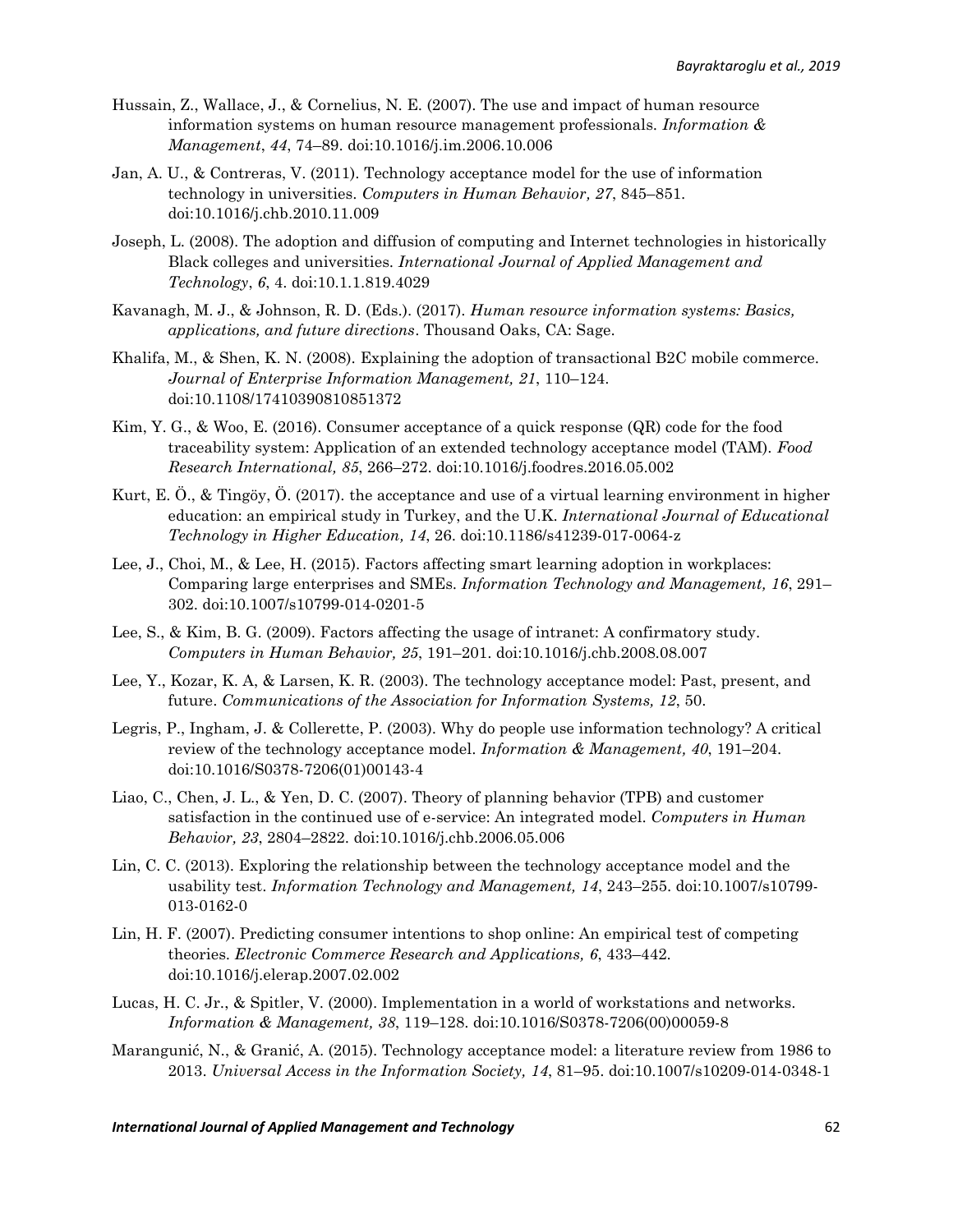- Mital, M., Chang, V., Choudhary, P., Papa, A., & Pani, A. K. (2018). Adoption of the Internet of Things in India: A test of competing models using a structured equation modeling approach. *Technological Forecasting and Social Change, 136,* 339–346. [10.1016/j.techfore.2017.03.001](https://doi.org/10.1016/j.techfore.2017.03.001)
- Mun, Y. Y., Jackson, J. D., Park, J. S., & Probst, J. C. (2006). Understanding information technology acceptance by individual professionals: Toward an integrative view. *Information & Management, 43*, 350–363. doi[:10.1016/j.im.2005.08.006](https://doi.org/10.1016/j.im.2005.08.006)
- Niehaves, B., & Plattfaut, R. (2014). Internet adoption by the elderly: Employing IS technology acceptance theories for understanding the age-related digital divide. *European Journal of Information Systems, 23*, 708–726. doi:10.1057/ejis.2013.19
- Ooi, K. B., & Tan, G. W. H. (2016). Mobile technology acceptance model: An investigation using mobile users to explore smartphone credit card. *Expert Systems with Applications, 59*, 33–46. doi:10.1016/j.eswa.2016.04.015
- Panopoulos, A., Theodoridis, P., & Poulis, A. (2018). Revisiting innovation adoption theory through electronic public relations. *Information Technology & People, 31*, 21–40. doi:10.1108/ITP-05- 2016-0101
- Park, N., Lee, K. M. & Cheong, P. H. (2007). University instructors' acceptance of electronic courseware: An application of the technology acceptance model. *Journal of Computer*‐ *Mediated Communication, 13*, 163–186. doi[:10.1111/j.1083-6101.2007.00391.x](https://doi.org/10.1111/j.1083-6101.2007.00391.x)
- Plouffe, C. R., Hulland, J. S., & Vandenbosch, M. (2001). Richness versus parsimony in modeling technology adoption decisions—Understanding merchant adoption of a smart card-based payment system. *Information Systems Research, 12*, 208–222. doi:10.1287/isre.12.2.208.9697
- Poelmans, S., Reijers, H. A., & Recker, J. (2013). Investigating the success of operational business process management systems. *Information Technology and Management, 14*, 295–314. doi:10.1007/s10799-013-0167-8
- Rahman, S. A., Taghizadeh, S. K., Ramayah, T., & Alam, M. M. D. (2017). Technology acceptance among micro-entrepreneurs in marginalized social strata: The case of social innovation in Bangladesh. *Technological Forecasting and Social Change, 118*, 236–245. doi[:10.1016/j.techfore.2017.01.027](https://doi.org/10.1016/j.techfore.2017.01.027)
- Rai, A., Lang, S. S., & Welker, R. B. (2002). Assessing the validity of IS success models: An empirical test and theoretical analysis. *Information systems research*, *13*, 50–69. doi:10.1287/isre.13.1.50.96
- Ramos-de-Luna, I., Montoro-Ríos, F. & Liébana-Cabanillas, F. (2016). Determinants of the intention to use NFC technology as a payment system: An acceptance model approach. *Information Systems and e-Business Management*, *14*, 293–314. doi:10.1007/s10257-015-0284-5
- Razmak, J., & Bélanger, C. (2018). Using the technology acceptance model to predict patient attitude toward personal health records in regional communities. *Information Technology & People, 31*, 306–326. doi:10.1108/ITP-07-2016-0160
- Sablok, G., Stanton, P., Bartram, T., Burgess, J. & Boyle, B. (2017). Human resource development practices, managers and multinational enterprises in Australia: Thinking globally, acting locally. *Education+ Training, 59*, 483–501. doi[:10.1108/ET-02-2016-0023.](https://doi.org/10.1108/ET-02-2016-0023)
- Schepers, J., & Wetzels, M. (2007). A meta-analysis of the technology acceptance model: Investigating subjective norm and moderation effects. *Information & Management, 44*, 90– 103. doi[:10.1016/j.im.2006.10.007](https://doi.org/10.1016/j.im.2006.10.007)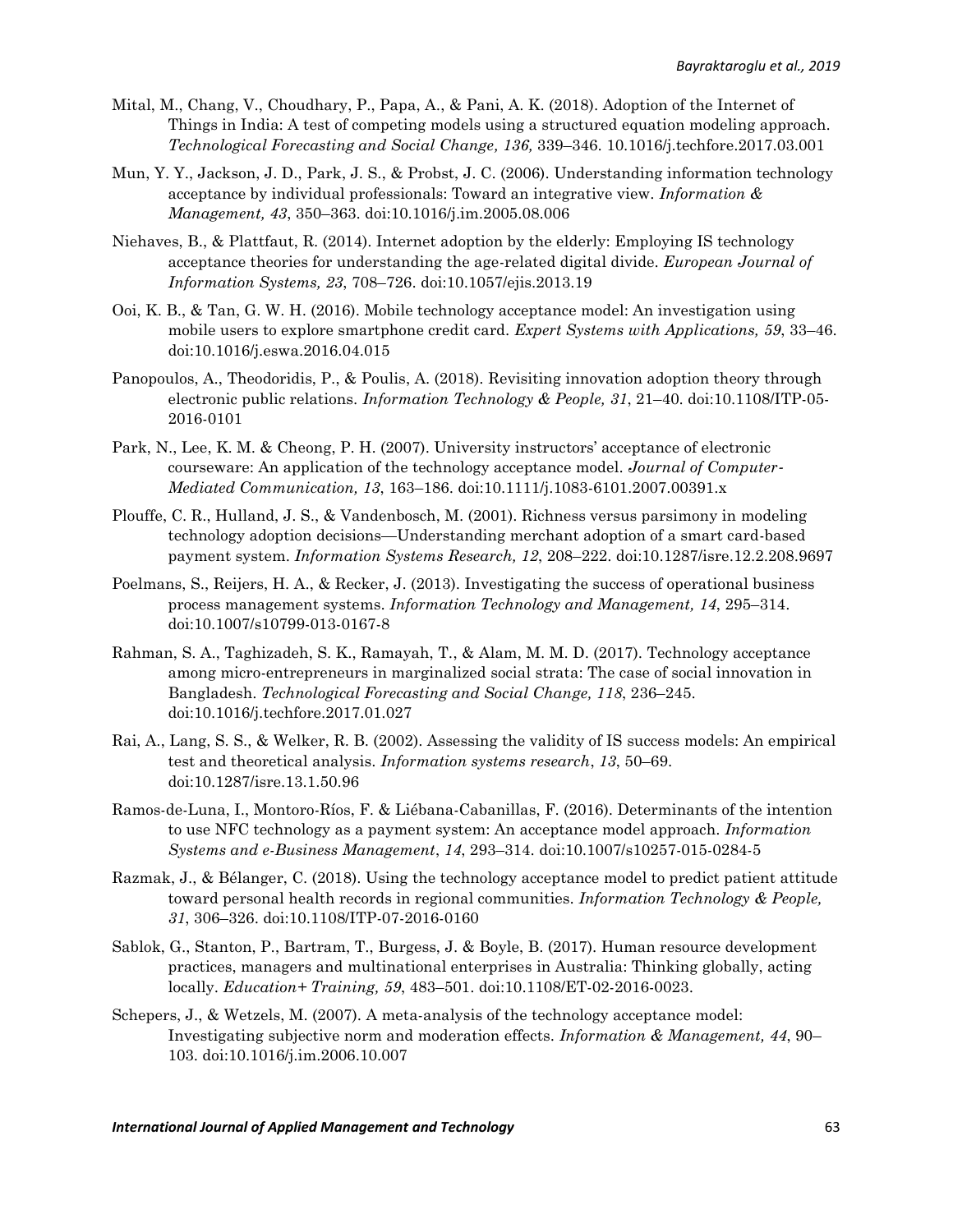- Seddon, P., & Yip, S. K. (1992). An empirical evaluation of user information satisfaction (UIS) measures for use with general ledger accounting software. *Journal of Information Systems, 6*, 75–92.
- Shaw, H., Ellis, D. A., & Ziegler, F. V. (2018). The technology integration model (TIM): Predicting the continued use of technology. *Computers in Human Behavior, 83*, 204–214. doi[:10.1016/j.chb.2018.02.001](https://doi.org/10.1016/j.chb.2018.02.001)
- Shibly, H. (2011). Human resources information systems success assessment: An integrative model. *Australian Journal of Basic and Applied Sciences, 5*, 157–169.
- Shih, Y. Y., & Fang, K. (2004). The use of a decomposed theory of planned behavior to study Internet banking in Taiwan. *Internet Research, 14*, 213–223. doi[:10.1108/10662240410542643](https://doi.org/10.1108/10662240410542643)
- Sinha, I., & Mukherjee, S. (2016). Acceptance of technology, related factors in the use of off branch ebanking: An Indian case study. *The Journal of High Technology Management Research*, *27*, 88–100. doi[:10.1016/j.hitech.2016.04.008](https://doi.org/10.1016/j.hitech.2016.04.008)
- Smith, D. P. (2016). E-government initiatives case study: new models for success. *International Journal of Applied Management and Technology*, *15*, 21–40. doi:10.5590/IJAMT.2016.15.1.02
- Soja, P. (2015). A stakeholder analysis of barriers to enterprise system adoption: The case of a transition economy. *Information Technology and Management, 16*, 253–271. doi:10.1007/s10799-015-0245-1
- Sun, H., & Zhang, P. (2006). The role of moderating factors in user technology acceptance. *International Journal of Human–Computer Studies, 64*, 53–78. doi[:10.1016/j.ijhcs.2005.04.013](https://doi.org/10.1016/j.ijhcs.2005.04.013)
- Taherdoost, H. (2018). A review of technology acceptance and adoption models and theories. *Procedia Manufacturing, 22*, 960–967. doi[:10.1016/j.promfg.2018.03.137](https://doi.org/10.1016/j.promfg.2018.03.137)
- Tansley, C., Newell, S., Williams, H. (2001). Affecting HRM-style practices through an integrated human resource information system: An e-greenfield site? *Personnel Review, 30*, 351–371. doi[:10.1111/1468-005X.00068](https://doi.org/10.1111/1468-005X.00068)
- Tansley, C., & Watson, T. (2000). Strategic exchange in the development of human resource information systems (HRIS). *New Technology, Work and Employment, 15*, 108–122. doi[:10.1111/1468-005X.00068](https://doi.org/10.1111/1468-005X.00068)
- Tarhini, A., El-Masri, M., Ali, M., & Serrano, A. (2016). Extending the UTAUT model to understand the customers' acceptance and use of internet banking in Lebanon: A structural equation modeling approach. *Information Technology & People, 29*, 830–849. doi[:10.1108/ITP-02-2014-](https://doi.org/10.1108/ITP-02-2014-0034) [0034](https://doi.org/10.1108/ITP-02-2014-0034)
- Taylor, S., & Todd, P. A. (1995a). Assessing IT usage: The role of prior experience. *MIS Quarterly, 19,* 561–570. doi:10.2307/249633
- Taylor, S., & Todd, P. A. (1995b). Decomposition and crossover effects in the theory of planned behavior: A study of consumer adoption intentions. *International Journal of Research in Marketing, 12*, 137–155. doi[:10.1016/0167-8116\(94\)00019-K](https://doi.org/10.1016/0167-8116(94)00019-K)
- Taylor, S., & Todd, P. A. (1995c). Understanding information technology usage: A test of competing models. *Information Systems Research, 6*, 144–176. doi[:10.1287/isre.6.2.144](https://doi.org/10.1287/isre.6.2.144)
- Tsai, T. H., Chang, H. T., & Ho, Y. L. (2016). Perceptions of a specific family communication application among grandparents and grandchildren: An extension of the technology acceptance model. *PloS ONE, 11*, e0156680. doi[:10.1371/journal.pone.0156680](https://doi.org/10.1371/journal.pone.0156680)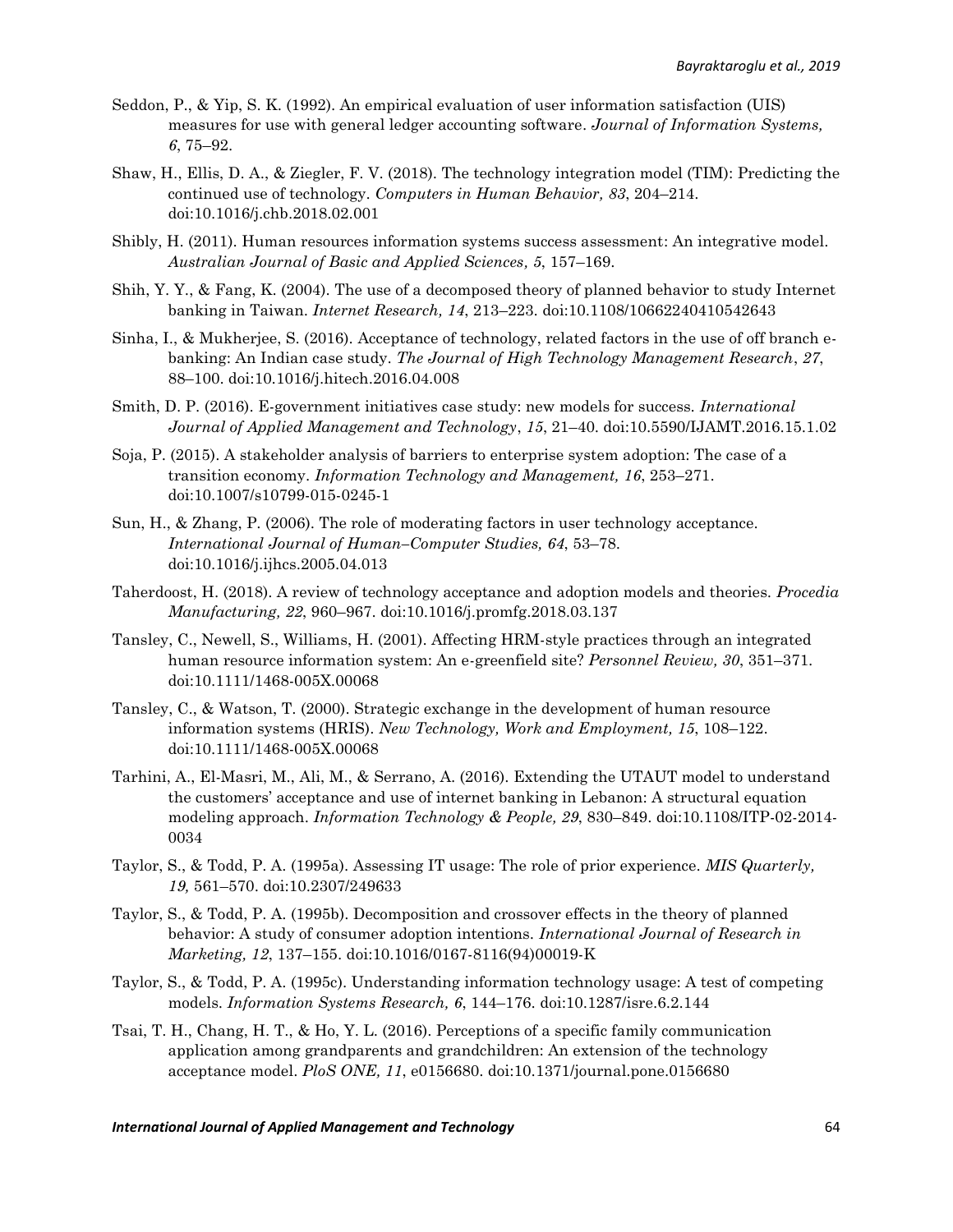- Turner, M., Kitchenham, B., Brereton, P., Charters, S., & Budgen, D. (2010). Does the technology acceptance model predict actual use? A systematic literature review. *Information and Software Technology*, *52*, 463–479. doi[:10.1016/j.infsof.2009.11.005](https://doi.org/10.1016/j.infsof.2009.11.005)
- Ukpabi, D. C., & Karjaluoto, H. (2017). Consumers' acceptance of information and communications technology in tourism: A review. *Telematics and Informatics, 34*, 618–644. doi[:10.1016/j.tele.2016.12.002](https://doi.org/10.1016/j.tele.2016.12.002)
- Venkatesh, V., & Davis, F. D. (2000). A theoretical extension of the technology acceptance model: Four longitudinal field studies. *Management Science, 46*, 186–204. doi[:10.1287/mnsc.46.2.186.11926](https://doi.org/10.1287/mnsc.46.2.186.11926)
- Verkasalo, H., López-Nicolás, C., Molina-Castillo, F. J., & Bouwman, H. (2010). Analysis of users and non-users of smartphone applications. *Telematics and Informatics, 27*, 242–255. doi[:10.1016/j.tele.2009.11.001](https://doi.org/10.1016/j.tele.2009.11.001)
- Verma, P., & Sinha, N. (2018). Integrating perceived economic wellbeing to the technology acceptance model: The case of mobile-based agricultural extension service. *Technological Forecasting and Social Change, 126*, 207–216. doi[:10.1016/j.techfore.2017.08.013](https://doi.org/10.1016/j.techfore.2017.08.013)
- Wang, Q., & Sun, X. (2016). Investigating gameplay intention of the elderly using an extended technology acceptance model (ETAM). *Technological Forecasting and Social Change, 107*, 59–68. doi[:10.1016/j.techfore.2015.10.024](https://doi.org/10.1016/j.techfore.2015.10.024)
- Wixon, B. H., & Todd, P. A. (2005). A theoretical integration of user satisfaction and technology acceptance. *Information Systems Research, 16*, 85–102. doi:10.1287/isre.1050.0042
- Wu, L., & Chen, J. L. (2005). an extension of trust and TAM model with TPB in the initial adoption of online tax: An empirical study. *International Journal of Human–Computer Studies, 62*, 784–808. doi[:10.1016/j.ijhcs.2005.03.003](https://doi.org/10.1016/j.ijhcs.2005.03.003)
- Yi, M. Y., Jackson, J. D., Park, J. S., & Probst, J. C. (2006). Understanding information technology acceptance by individual, professionals: Toward an integrative view. *Information & Management*, *43*, 350–363. [10.1016/j.im.2005.08.006](https://doi.org/10.1016/j.im.2005.08.006)
- Yoon, H. Y. (2016). User acceptance of mobile library applications in academic libraries: An application of the technology acceptance model. *The Journal of Academic Librarianship, 42*, 687–693. doi[:10.1016/j.acalib.2016.08.003](https://doi.org/10.1016/j.acalib.2016.08.003)
- Zhang, L., Wang, H., Cao, X., Wang, X., & Zhao, K. (2012). Knowledge management component in managing human resources for enterprises. *Information Technology and Management, 13*, 341–349. doi:10.1007/s10799-012-0127-8
- Zhang, S., Zhao, J. & Tan, W. (2008). Extending TAM for online learning systems: An intrinsic motivation perspective. *Tsinghua Science & Technology, 13*, 312–317. doi[:10.1016/S1007-](https://doi.org/10.1016/S1007-0214(08)70050-6) [0214\(08\)70050-6](https://doi.org/10.1016/S1007-0214(08)70050-6)